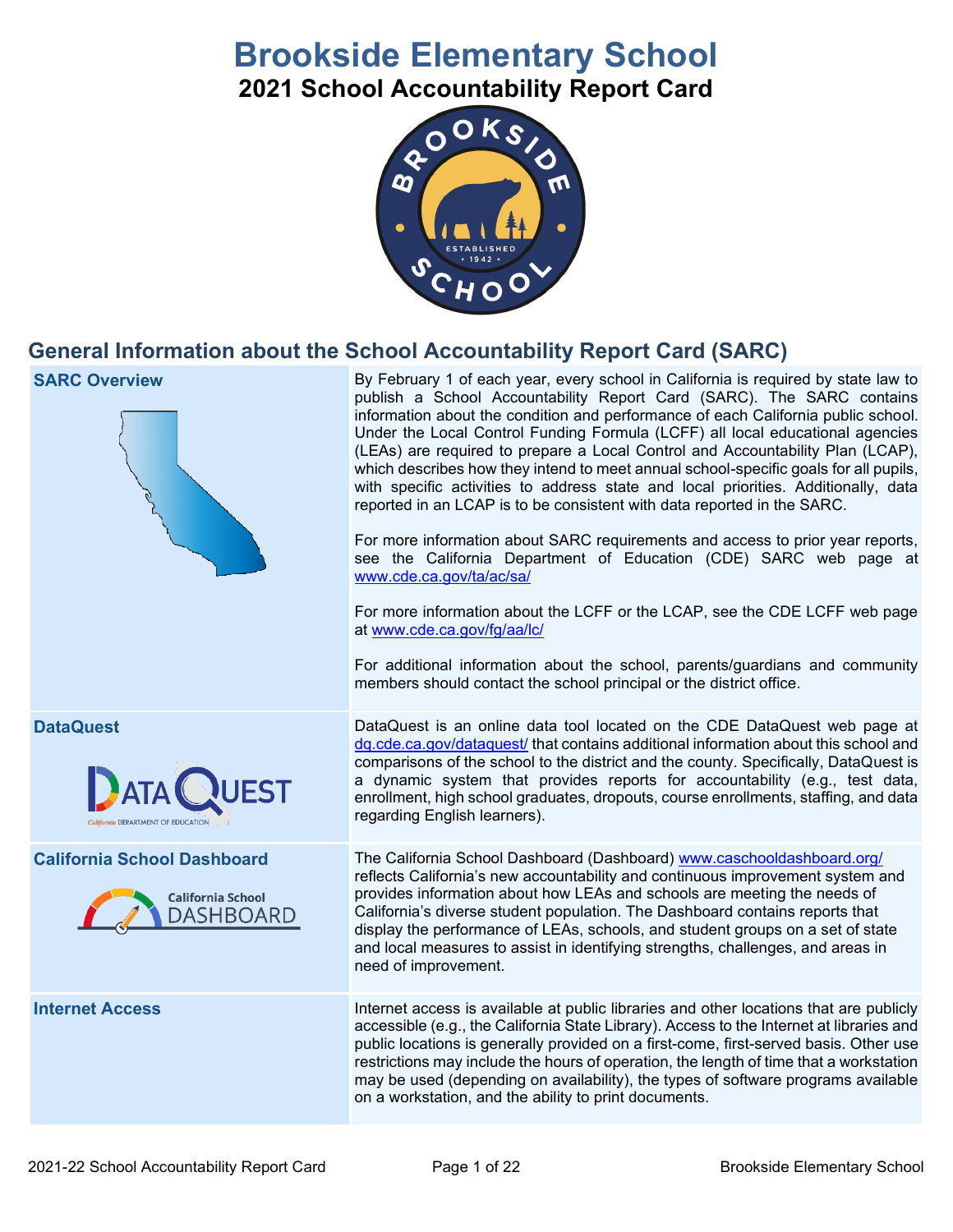## **2021-22 School Contact Information**

| <b>School Name</b>                                 | <b>Brookside Elementary School</b>          |  |  |  |
|----------------------------------------------------|---------------------------------------------|--|--|--|
| <b>Street</b>                                      | 116 Butterfield Road                        |  |  |  |
| City, State, Zip                                   | San Anselmo, CA 94960-1562                  |  |  |  |
| <b>Phone Number</b>                                | (415) 453-2948                              |  |  |  |
| <b>Principal</b>                                   | Judith Barry-Gougeon                        |  |  |  |
| <b>Email Address</b>                               | jbarry@rossvalleyschools.org                |  |  |  |
| <b>School Website</b>                              | https://www.rossvalleyschools.org/brookside |  |  |  |
| County-District-School (CDS) Code 21 75002 6024681 |                                             |  |  |  |

| 2021-22 District Contact Information |                                        |  |  |
|--------------------------------------|----------------------------------------|--|--|
| <b>District Name</b>                 | Ross Valley Elementary School District |  |  |
| <b>Phone Number</b>                  | (415) 454-2162                         |  |  |
| Superintendent                       | Marci Trahan                           |  |  |
| <b>Email Address</b>                 | superintendent@rossvalleyschools.org   |  |  |
| <b>District Website Address</b>      | www.rossvalleyschools.org              |  |  |

#### **2021-22 School Overview**

Brookside is one of four elementary schools in the Ross Valley School District serving transitional kindergarten through 5th grade students. Our campus is a hub for community activities, as neighboring children and adults use our field, basketball courts, and play structures after school and on weekends. We also work closely with the San Anselmo Recreation Department so our facilities can be utilized for community recreational programs. Brookside is a Zero Waste Marin school with an active student Green Team overseeing campus recycling and composting. There is an active Student Government for 4-5 grade students and Brookside participates in Safe Routes to Schools. Brookside added a new multipurpose room, outdoor play structure and playground space in the spring of 2018.

Brookside is located in Marin County of San Anselmo, California. The campus houses transitional kindergarten through 5th grade and a continuum for special education services including a resource program and three special day classes for early childhood, TK-2nd and 3rd-5th grades. Brookside is committed to providing a program of academic excellence, cultural richness, social emotional, and physical development that educates, supports, challenges and inspires the whole child. We believe every child has the innate ability and desire to learn, and all children need challenge and support to grow to their full potential. We work together as a team to create an environment that enables students to develop a healthy self-worth, understand, respect and celebrate diversity, think critically and creatively, take risks, work in collaboration with peers, and show respect for our environment. Brookside teachers and staff strive to provide students with instruction that is engaging and challenging.

Students are educated in ways that reflect diverse learning styles, individual strengths, interests, and differentiated needs. The utmost challenge and goal is to make learning meaningful and deep while also being accountable for the Common Core Standards. Brookside is committed to helping students develop life-long learning skills and capacities, including but not limited to collaboration, critical thinking, questioning, and information literacy. Social/emotional development is at the heart of our curriculum and daily instruction is infused with culturally responsive educational practices that help our Brookside bears grow socially/emotionally as well as academically.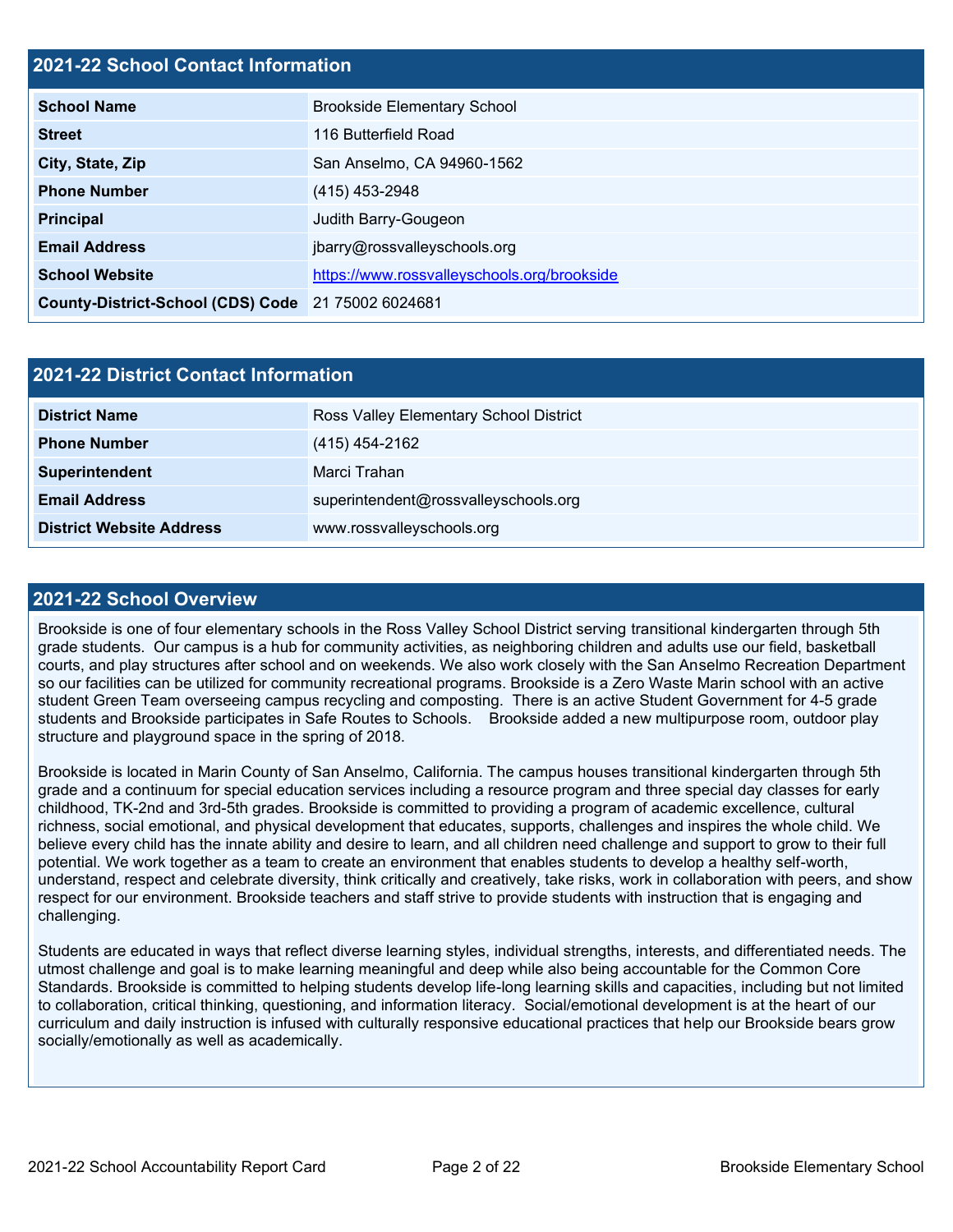## **About this School**

| 2020-21 Student Enrollment by Grade Level |                           |  |  |  |
|-------------------------------------------|---------------------------|--|--|--|
| <b>Grade Level</b>                        | <b>Number of Students</b> |  |  |  |
| Kindergarten                              | 42                        |  |  |  |
| Grade 1                                   | 61                        |  |  |  |
| Grade 2                                   | 58                        |  |  |  |
| Grade 3                                   | 42                        |  |  |  |
| Grade 4                                   | 48                        |  |  |  |
| Grade 5                                   | 41                        |  |  |  |
| <b>Total Enrollment</b>                   | 292                       |  |  |  |

## **2020-21 Student Enrollment by Student Group**

| <b>Student Group</b>                   | <b>Percent of Total Enrollment</b> |
|----------------------------------------|------------------------------------|
| Asian                                  | 1.4                                |
| <b>Black or African American</b>       | 1                                  |
| <b>Filipino</b>                        | 0.7                                |
| <b>Hispanic or Latino</b>              | 9.9                                |
| <b>Two or More Races</b>               | 9.6                                |
| <b>White</b>                           | 77.4                               |
| <b>English Learners</b>                | 3.1                                |
| <b>Socioeconomically Disadvantaged</b> | 6.5                                |
| <b>Students with Disabilities</b>      | 11                                 |

## **A. Conditions of Learning State Priority: Basic**

The SARC provides the following information relevant to the State priority: Basic (Priority 1):

- Degree to which teachers are appropriately assigned and fully credentialed in the subject area and for the pupils they are teaching;
- Pupils have access to standards-aligned instructional materials; and
- School facilities are maintained in good repair

Note: For more information refer to the Updated Teacher Equity Definitions web page at<https://www.cde.ca.gov/pd/ee/teacherequitydefinitions.asp>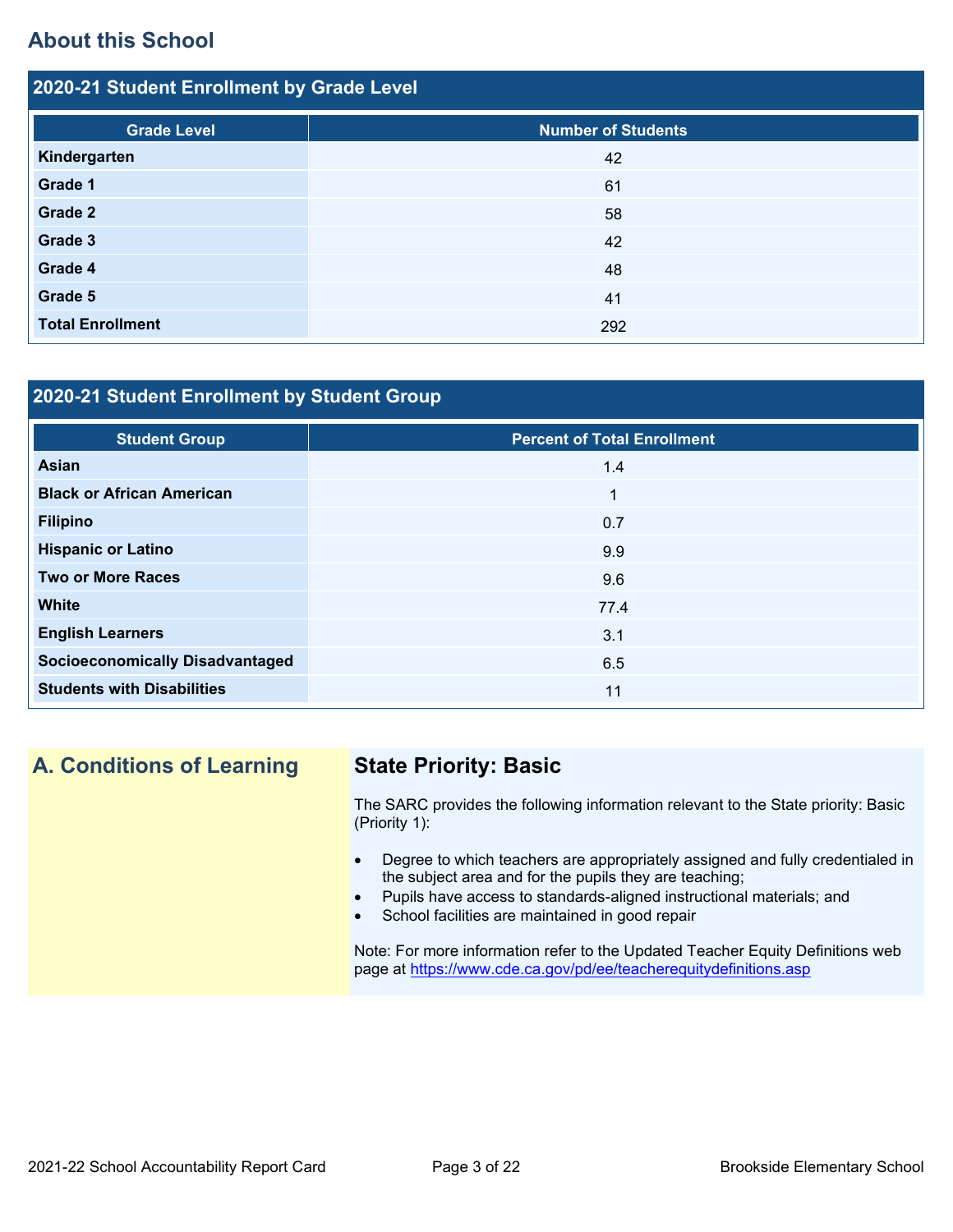| 2019-20 Teacher Preparation and Placement                                                       |         |  |  |
|-------------------------------------------------------------------------------------------------|---------|--|--|
| <b>Authorization/Assignment</b>                                                                 | 2019-20 |  |  |
| Fully (Preliminary or Clear) Credentialed for Subject and Student Placement (properly assigned) |         |  |  |
| <b>Intern Credential Holders Properly Assigned</b>                                              |         |  |  |
| Teachers Without Credentials and Misassignments ("ineffective" under ESSA)                      |         |  |  |
| Credentialed Teachers Assigned Out-of-Field ("out-of-field" under ESSA)                         |         |  |  |
| <b>Unknown</b>                                                                                  |         |  |  |
| <b>Total Teaching Positions</b>                                                                 |         |  |  |

Note: The data in this table is based on Full Time Equivalent (FTE) status. One FTE equals one staff member working full time; one FTE could also represent two staff members who each work 50 percent of full time. Additionally, an assignment is defined as a position that an educator is assigned to based on setting, subject, and grade level. An authorization is defined as the services that an educator is authorized to provide to students.

| 2019-20 Teachers Without Credentials and Misassignments (considered "ineffective" under ESSA) |         |  |
|-----------------------------------------------------------------------------------------------|---------|--|
| <b>Authorization/Assignment</b>                                                               | 2019-20 |  |
| <b>Permits and Waivers</b>                                                                    |         |  |
| <b>Misassignments</b>                                                                         |         |  |
| <b>Vacant Positions</b>                                                                       |         |  |
| <b>Total Teachers Without Credentials and Misassignments</b>                                  |         |  |

| <b>Indicator</b>                                              | 2019-20 |
|---------------------------------------------------------------|---------|
| <b>Credentialed Teachers Authorized on a Permit or Waiver</b> |         |
| <b>Local Assignment Options</b>                               |         |
| <b>Total Out-of-Field Teachers</b>                            |         |

| 2019-20 Class Assignments                                                                                                                           |         |
|-----------------------------------------------------------------------------------------------------------------------------------------------------|---------|
| <b>Indicator</b>                                                                                                                                    | 2019-20 |
| <b>Misassignments for English Learners</b><br>(a percentage of all the classes with English learners taught by teachers that are misassigned)       |         |
| No credential, permit or authorization to teach<br>(a percentage of all the classes taught by teachers with no record of an authorization to teach) |         |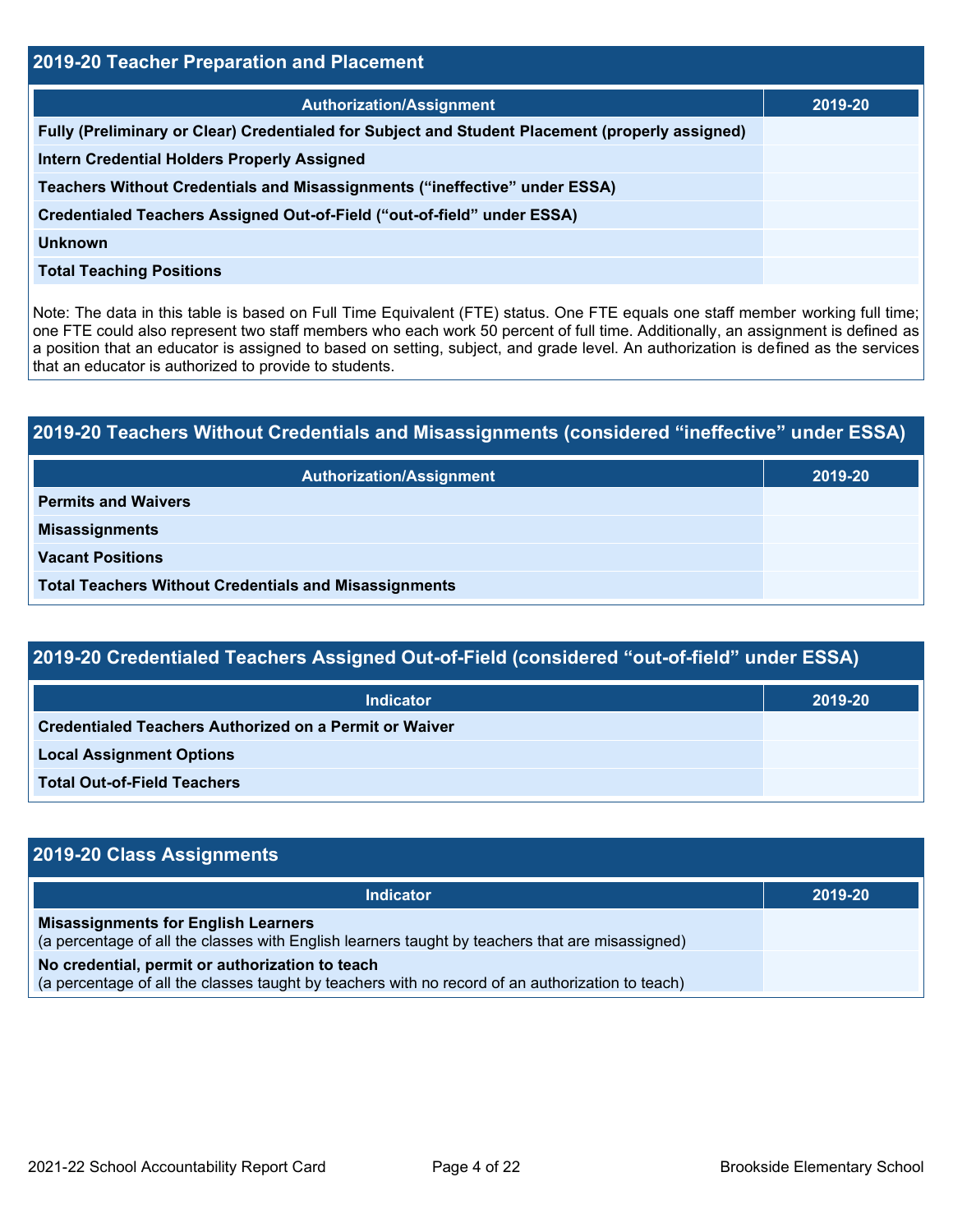### **2021-22 Quality, Currency, Availability of Textbooks and Other Instructional Materials**

All Ross Valley School District students have access to high-quality textbooks and instructional materials pursuant to the settlement of Williams vs. the State of California. The Ross Valley School District establishes a committee of teacher leaders for the review and adoption of standards-aligned curriculum materials; recommendations are then made to the board of trustees for approval. During the 2021-22 school year, the district is continuing to explore science curriculum materials to pilot in the 2022-23 school year. The below table displays information about the quality, currency, and availability of the standardsaligned textbooks and other instructional materials used at the school (as of January 2022).

#### **Year and month in which the data were collected** January 2022

| <b>Subject</b>                                         | Textbooks and Other Instructional Materials/year of<br><b>Adoption</b>                   | <b>From</b><br><b>Most</b><br><b>Recent</b><br><b>Adoption</b><br>7 | <b>Percent</b><br><b>Students</b><br><b>Lacking Own</b><br><b>Assigned</b><br><b>Copy</b> |
|--------------------------------------------------------|------------------------------------------------------------------------------------------|---------------------------------------------------------------------|-------------------------------------------------------------------------------------------|
| <b>Reading/Language Arts</b>                           | Lucy Calkins Units of Study in Reading and Writing,<br>Fundations, Words Their Way/ 2015 | <b>Yes</b>                                                          | 0                                                                                         |
| <b>Mathematics</b>                                     | Bridges Mathematics (TK-5th)/2017                                                        | Yes                                                                 | $\mathbf{0}$                                                                              |
| <b>Science</b>                                         | CA Foss Kits, Mystery Science (TK-5th)                                                   | Yes                                                                 | $\mathbf{0}$                                                                              |
| <b>History-Social Science</b>                          | Pearson Scott Foresman; supplemental resources and<br>teacher-created materials          | Yes                                                                 | 0                                                                                         |
| <b>Foreign Language</b>                                |                                                                                          |                                                                     |                                                                                           |
| <b>Health</b>                                          |                                                                                          |                                                                     |                                                                                           |
| <b>Visual and Performing Arts</b>                      | Variety of resources based on Visual and Performing Arts<br>Standards                    | Yes                                                                 | 0                                                                                         |
| <b>Science Laboratory Equipment</b><br>$(grades 9-12)$ |                                                                                          |                                                                     |                                                                                           |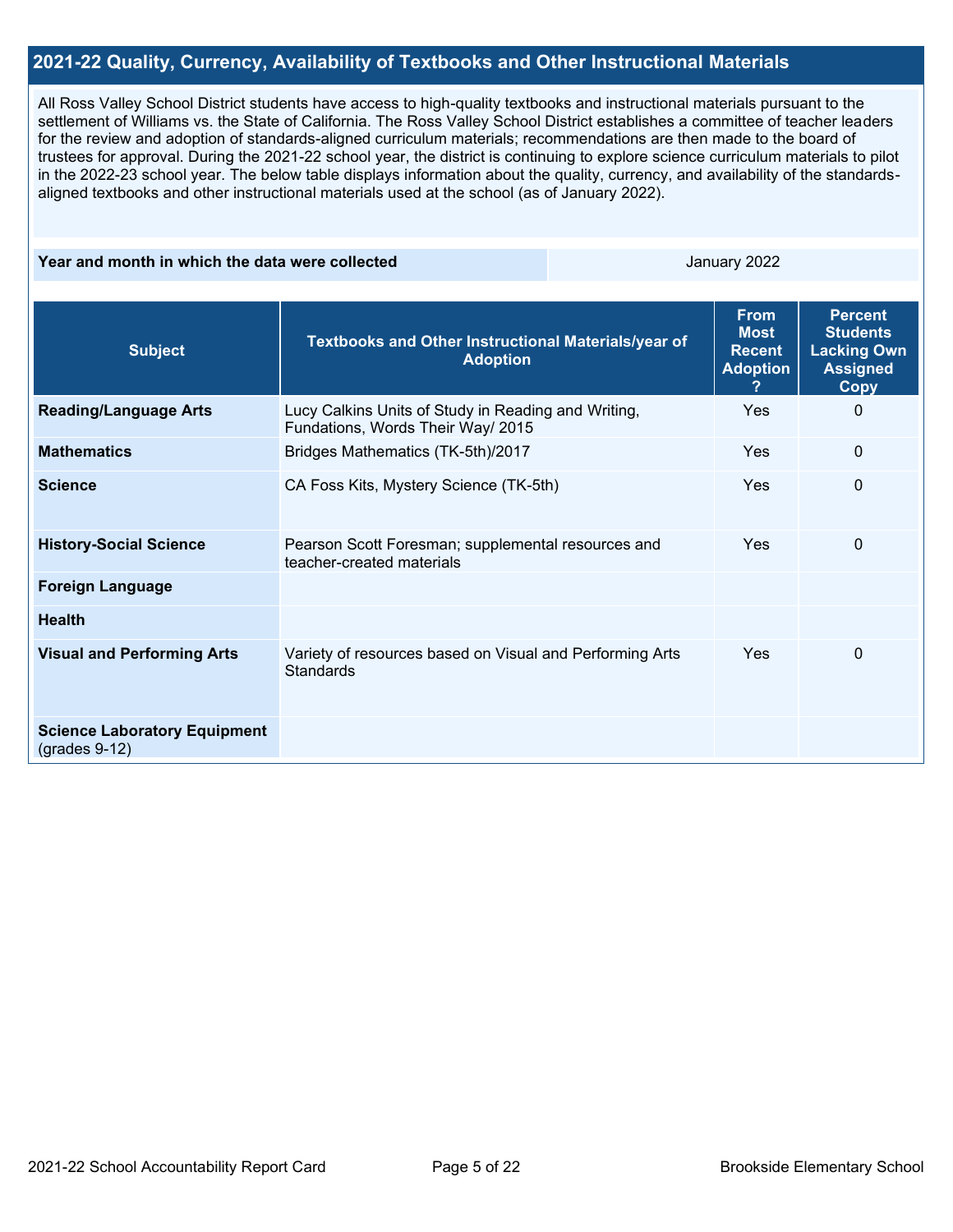## **School Facility Conditions and Planned Improvements**

The Ross Valley School District passed a \$41 million facility bond in November 2010 to accommodate increased enrollment and replacement and or repairs at Brookside School and at all other schools in the district. in 2012-2013 the school was outfitted with a new technology lab, updated art room furniture, and 21st century classroom technology and furniture in its two 5th grade classrooms. In the spring of 2014 the district invested in technology infrastructure updates at all campuses in the district to improve speed and internet accessibility. Brookside added 5 new classrooms in the summer of 2014 to accommodate increasing enrollment. Summer of 2017, the multi purpose room and playground were replaced. Back parking lot was reconfigured for safety.

Ross Valley School District uses Integrated Pest Management (IPM) strategies and the least toxic method of pest control possible as a means to control unwanted pests. In accordance with AR 3514.2 IPM strategy focuses on long-term prevention or suppression of pest problems through a combination of techniques such as monitoring for pest presence and establishing treatment threshold levels, using non-chemical practices to make the habitat less conducive to pest development, improving sanitation, and employing mechanical and physical controls. Pesticides that pose the least possible hazard and are effective in a manner that minimizes risks to people, property, and the environment are used only after careful monitoring indicates they are needed according to established guidelines and treatment thresholds( California Education Code §17609; Food and Agricultural Code§ 13181).

| Year and month of the most recent FIT report |  |
|----------------------------------------------|--|
|----------------------------------------------|--|

January 2022

| <b>System Inspected</b>                                                | <b>Rate</b><br>Good | Rate<br>Fair | Rate<br><b>Poor</b> | <b>Repair Needed and Action Taken or Planned</b>                                                                                                                                                                                                                   |
|------------------------------------------------------------------------|---------------------|--------------|---------------------|--------------------------------------------------------------------------------------------------------------------------------------------------------------------------------------------------------------------------------------------------------------------|
| <b>Systems:</b><br>Gas Leaks, Mechanical/HVAC, Sewer                   | $\mathsf{x}$        |              |                     |                                                                                                                                                                                                                                                                    |
| Interior:<br><b>Interior Surfaces</b>                                  | X                   |              |                     | Rating was 90.0%. There are 5 areas of<br>deficiencies noted for repair. These include areas<br>that need painting, ceiling tiles that are loose,<br>and dry rot at base of doors. Two restrooms near<br>Office were re-glazed and repaired in the<br>summer 2021. |
| <b>Cleanliness:</b><br>Overall Cleanliness, Pest/Vermin Infestation    | $\mathsf{x}$        |              |                     |                                                                                                                                                                                                                                                                    |
| <b>Electrical</b>                                                      | X                   |              |                     |                                                                                                                                                                                                                                                                    |
| <b>Restrooms/Fountains:</b><br>Restrooms, Sinks/ Fountains             | $\mathsf{x}$        |              |                     |                                                                                                                                                                                                                                                                    |
| Safety:<br>Fire Safety, Hazardous Materials                            | $\mathsf{x}$        |              |                     |                                                                                                                                                                                                                                                                    |
| Structural:<br><b>Structural Damage, Roofs</b>                         | X                   |              |                     |                                                                                                                                                                                                                                                                    |
| External:<br>Playground/School Grounds, Windows/<br>Doors/Gates/Fences | X                   |              |                     | Rating was 94.0%. There were 6 deficiencies<br>noted for repair. These included dry rot at base<br>of doors and windows.                                                                                                                                           |

| <b>Overall Facility Rate</b> |      |      |      |  |  |  |  |  |
|------------------------------|------|------|------|--|--|--|--|--|
| <b>Exemplary</b>             | Good | Fair | Poor |  |  |  |  |  |
|                              |      |      |      |  |  |  |  |  |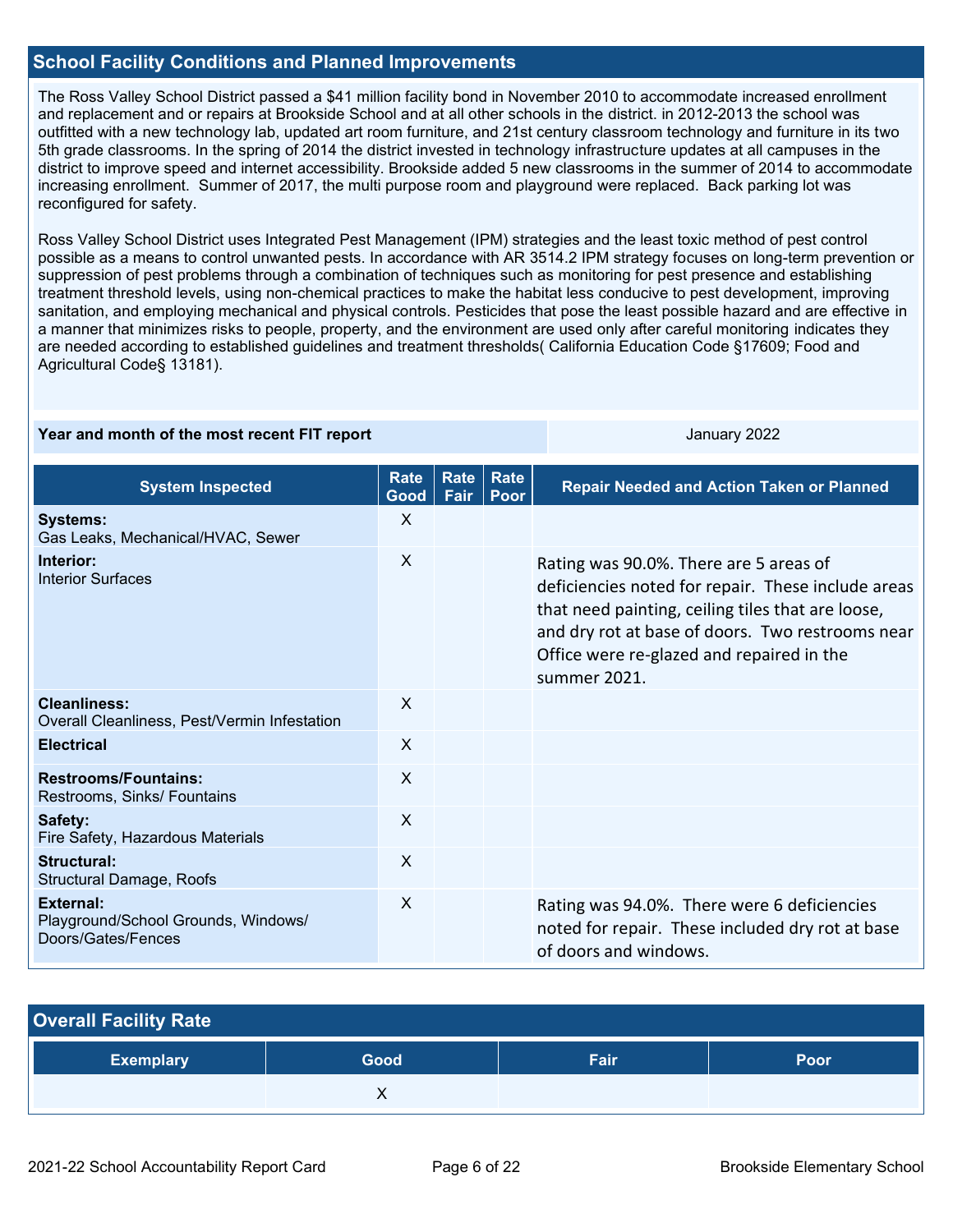## **B. Pupil Outcomes State Priority: Pupil Achievement**

The SARC provides the following information relevant to the State priority: Pupil Achievement (Priority 4):

#### **Statewide Assessments**

(i.e., California Assessment of Student Performance and Progress [CAASPP] System includes the Smarter Balanced Summative Assessments for students in the general education population and the California Alternate Assessments [CAAs] for English language arts/literacy [ELA] and mathematics given in grades three through eight and grade eleven. Only eligible students may participate in the administration of the CAAs. CAAs items are aligned with alternate achievement standards, which are linked with the Common Core State Standards [CCSS] for students with the most significant cognitive disabilities).

The CAASPP System encompasses the following assessments and student participation requirements:

- 1. **Smarter Balanced Summative Assessments and CAAs for ELA** in grades three through eight and grade eleven.
- 2. **Smarter Balanced Summative Assessments and CAAs for mathematics** in grades three through eight and grade eleven.
- 3. **California Science Test (CAST) and CAAs for Science** in grades five, eight, and once in high school (i.e., grade ten, eleven, or twelve).

#### **SARC Reporting in the 2020-2021 School Year Only**

Where the most viable option, LEAs were required to administer the statewide summative assessment in ELA and mathematics. Where a statewide summative assessment was not the most viable option for the LEA (or for one or more gradelevel[s] within the LEA) due to the pandemic, LEAs were allowed to report results from a different assessment that met the criteria established by the State Board of Education (SBE) on March 16, 2021. The assessments were required to be:

- Aligned with CA CCSS for ELA and mathematics;
- Available to students in grades 3 through 8, and grade 11; and
- Uniformly administered across a grade, grade span, school, or district to all eligible students.

#### **Options**

Note that the CAAs could only be administered in-person following health and safety requirements. If it was not viable for the LEA to administer the CAAs in person with health and safety guidelines in place, the LEA was directed to not administer the tests. There were no other assessment options available for the CAAs. Schools administered the Smarter Balanced Summative Assessments for ELA and mathematics, other assessments that meet the SBE criteria, or a combination of both, and they could only choose one of the following:

- Smarter Balanced ELA and mathematics summative assessments;
- Other assessments meeting the SBE criteria; or
- Combination of Smarter Balanced ELA and mathematics summative assessments and other assessments.

The percentage of students who have successfully completed courses that satisfy the requirements for entrance to the University of California and the California State University, or career technical education sequences or programs of study.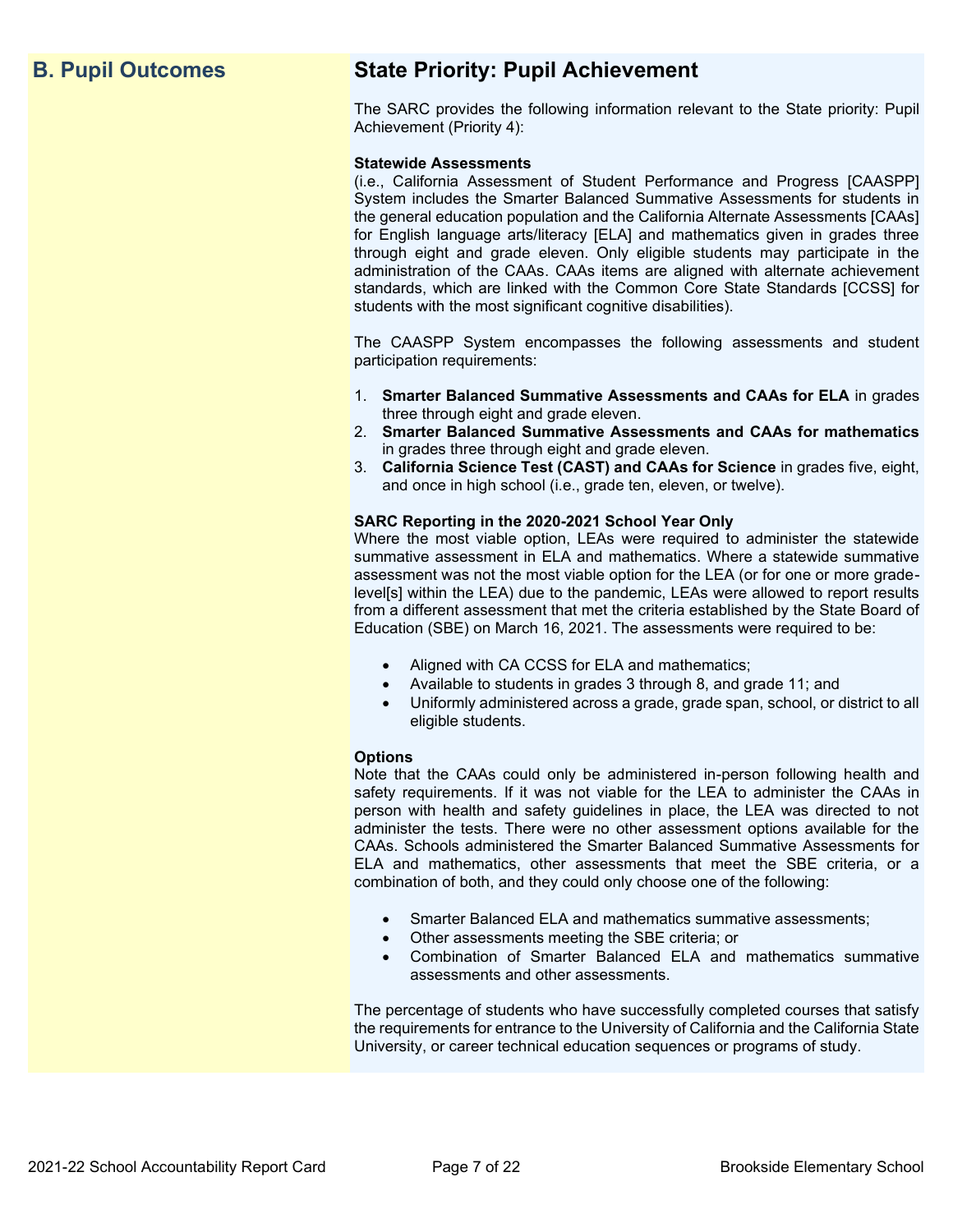## **Percentage of Students Meeting or Exceeding the State Standard on CAASPP**

This table displays CAASPP test results in ELA and mathematics for all students grades three through eight and grade eleven taking and completing a state-administered assessment.

The 2019-2020 data cells with N/A values indicate that the 2019-2020 data are not available due to the COVID-19 pandemic and resulting summative test suspension. The Executive Order N-30-20 was issued which waived the assessment, accountability, and reporting requirements for the 2019-2020 school year.

The 2020-2021 data cells have N/A values because these data are not comparable to other year data due to the COVID-19 pandemic during the 2020-2021 school year. Where the CAASPP assessments in ELA and/or mathematics is not the most viable option, the LEAs were allowed to administer local assessments. Therefore, the 2020-2021 data between school years for the school, district, state are not an accurate comparison. As such, it is inappropriate to compare results of the 2020-2021 school year to other school years.

| Subject                                                              | <b>School</b><br>2019-20 | <b>School</b><br>2020-21 | <b>District</b><br>2019-20 | <b>District</b><br>2020-21 | <b>State</b><br>2019-20 | <b>State</b><br>2020-21 |
|----------------------------------------------------------------------|--------------------------|--------------------------|----------------------------|----------------------------|-------------------------|-------------------------|
| <b>English Language Arts/Literacy</b><br>$\left($ grades 3-8 and 11) | N/A                      | N/A                      | N/A                        | N/A                        | N/A                     | N/A                     |
| <b>Mathematics</b><br>$(grades 3-8 and 11)$                          | N/A                      | N/A                      | N/A                        | N/A                        | N/A                     | N/A                     |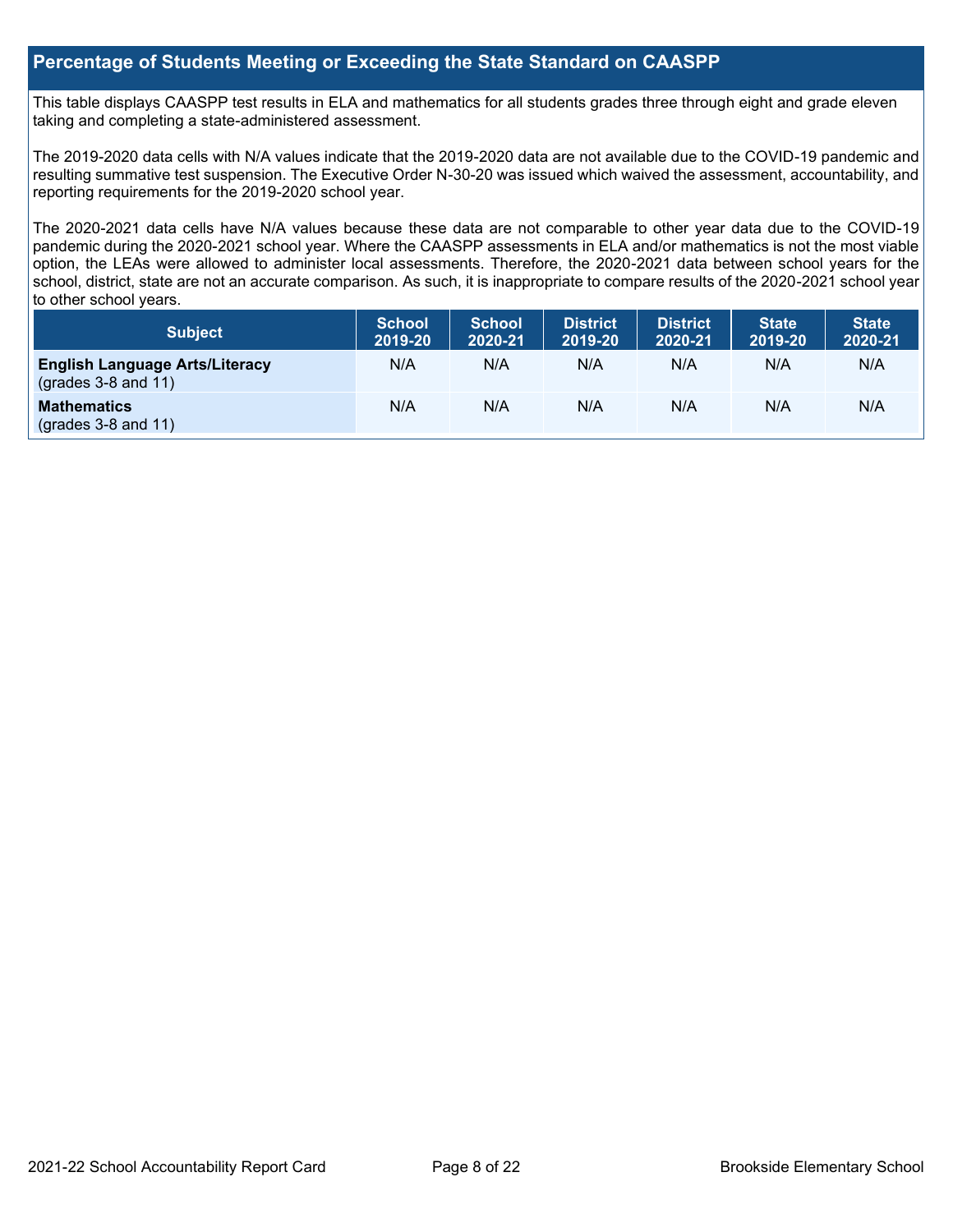## **2020-21 CAASPP Test Results in ELA by Student Group**

This table displays CAASPP test results in ELA by student group for students grades three through eight and grade eleven taking and completing a state-administered assessment. The CDE will populate this table for schools in cases where the school administered the CAASPP assessment. In cases where the school administered a local assessment instead of CAASPP, the CDE will populate this table with "NT" values, meaning this school did not test students using the CAASPP. See the local assessment(s) table for more information.

| <b>CAASPP</b><br><b>Student Groups</b>               | <b>CAASPP</b><br><b>Total</b><br><b>Enrollment</b> | <b>CAASPP</b><br><b>Number</b><br><b>Tested</b> | <b>CAASPP</b><br><b>Percent</b><br><b>Tested</b> | <b>CAASPP</b><br><b>Percent</b><br><b>Not Tested</b> | <b>CAASPP</b><br><b>Percent</b><br><b>Met or</b><br><b>Exceeded</b> |
|------------------------------------------------------|----------------------------------------------------|-------------------------------------------------|--------------------------------------------------|------------------------------------------------------|---------------------------------------------------------------------|
| <b>All Students</b>                                  | 127                                                | 123                                             | 96.85                                            | 3.15                                                 | 63.41                                                               |
| <b>Female</b>                                        | 57                                                 | 56                                              | 98.25                                            | 1.75                                                 | 73.21                                                               |
| <b>Male</b>                                          | 70                                                 | 67                                              | 95.71                                            | 4.29                                                 | 55.22                                                               |
| American Indian or Alaska Native                     | $\mathbf 0$                                        | $\mathbf 0$                                     | $\mathbf 0$                                      | $\mathbf 0$                                          | 0                                                                   |
| <b>Asian</b>                                         | $-$                                                | $\overline{\phantom{a}}$                        | $- -$                                            |                                                      | --                                                                  |
| <b>Black or African American</b>                     | $\Omega$                                           | $\mathbf 0$                                     | $\Omega$                                         | $\Omega$                                             | 0                                                                   |
| <b>Filipino</b>                                      | $\mathbf 0$                                        | $\mathbf 0$                                     | $\mathbf{0}$                                     | $\overline{0}$                                       | $\mathbf{0}$                                                        |
| <b>Hispanic or Latino</b>                            | 12                                                 | 10                                              | 83.33                                            | 16.67                                                | --                                                                  |
| <b>Native Hawaiian or Pacific Islander</b>           | $\mathbf 0$                                        | $\mathbf 0$                                     | $\mathbf 0$                                      | $\mathbf 0$                                          | 0                                                                   |
| <b>Two or More Races</b>                             | $- -$                                              | $-$                                             |                                                  |                                                      | --                                                                  |
| <b>White</b>                                         | 103                                                | 101                                             | 98.06                                            | 1.94                                                 | 65.35                                                               |
| <b>English Learners</b>                              | $- -$                                              | $\overline{\phantom{a}}$                        | $-$                                              | $\overline{a}$                                       | --                                                                  |
| <b>Foster Youth</b>                                  | $\mathbf{0}$                                       | $\mathbf 0$                                     | $\mathbf{0}$                                     | $\mathbf 0$                                          | $\Omega$                                                            |
| <b>Homeless</b>                                      | $\mathbf 0$                                        | $\pmb{0}$                                       | $\mathbf 0$                                      | $\mathbf 0$                                          | 0                                                                   |
| <b>Military</b>                                      | $\mathbf 0$                                        | $\pmb{0}$                                       | $\mathbf{0}$                                     | $\Omega$                                             | 0                                                                   |
| <b>Socioeconomically Disadvantaged</b>               | --                                                 | $\sim$                                          | --                                               | $\sim$                                               | --                                                                  |
| <b>Students Receiving Migrant Education Services</b> | $\Omega$                                           | $\mathbf 0$                                     | $\Omega$                                         | $\mathbf{0}$                                         | 0                                                                   |
| <b>Students with Disabilities</b>                    | 16                                                 | 15                                              | 93.75                                            | 6.25                                                 | 20                                                                  |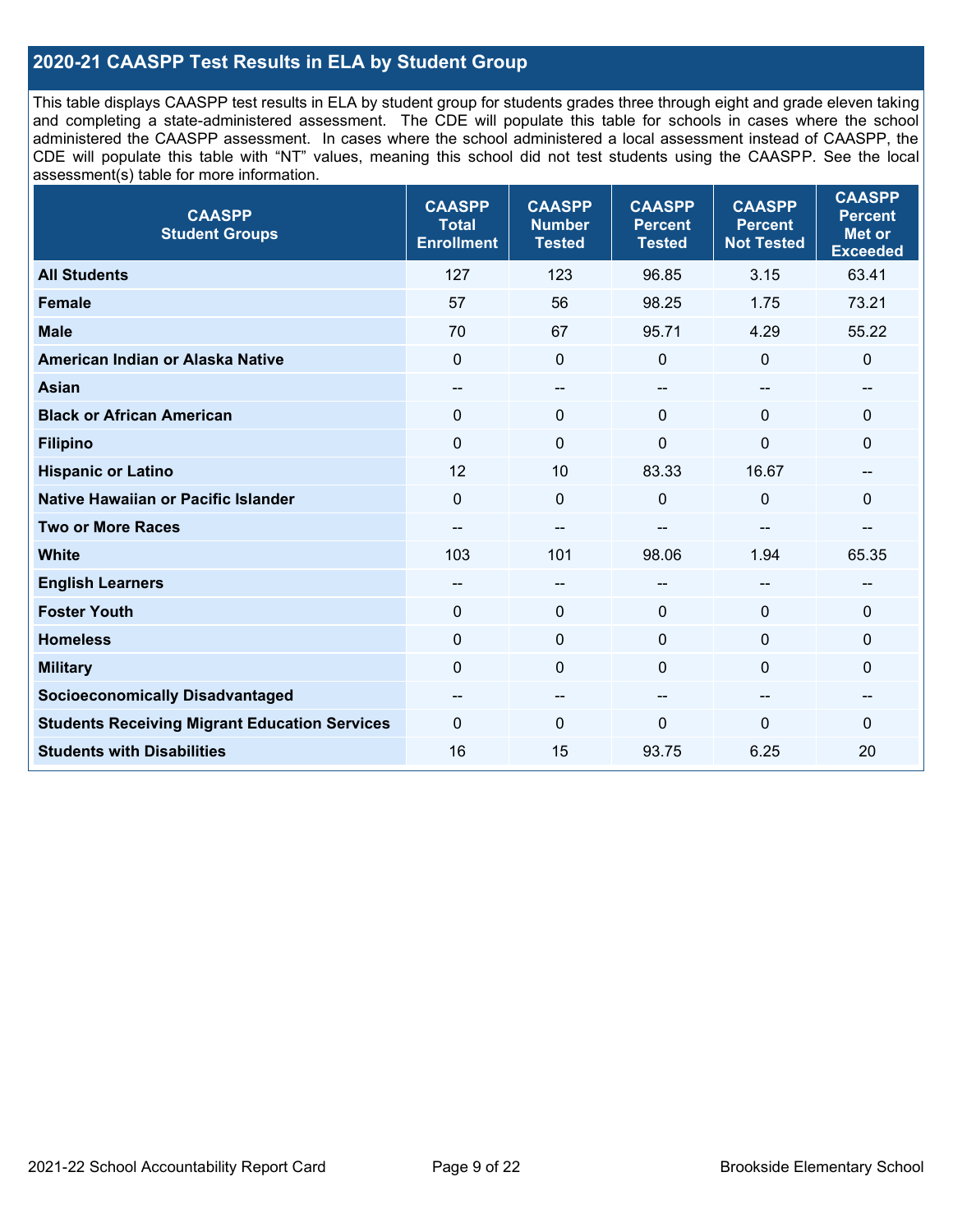## **2020-21 CAASPP Test Results in Math by Student Group**

This table displays CAASPP test results in Math by student group for students grades three through eight and grade eleven taking and completing a state-administered assessment. The CDE will populate this table for schools in cases where the school administered the CAASPP assessment. In cases where the school administered a local assessment instead of CAASPP, the CDE will populate this table with "NT" values, meaning this school did not test students using the CAASPP. See the local assessment(s) table for more information.

| <b>CAASPP</b><br><b>Student Groups</b>               | <b>CAASPP</b><br><b>Total</b><br><b>Enrollment</b> | <b>CAASPP</b><br><b>Number</b><br><b>Tested</b> | <b>CAASPP</b><br><b>Percent</b><br><b>Tested</b> | <b>CAASPP</b><br><b>Percent</b><br><b>Not Tested</b> | <b>CAASPP</b><br><b>Percent</b><br><b>Met or</b><br><b>Exceeded</b> |
|------------------------------------------------------|----------------------------------------------------|-------------------------------------------------|--------------------------------------------------|------------------------------------------------------|---------------------------------------------------------------------|
| <b>All Students</b>                                  | 127                                                | 124                                             | 97.64                                            | 2.36                                                 | 63.71                                                               |
| <b>Female</b>                                        | 57                                                 | 56                                              | 98.25                                            | 1.75                                                 | 64.29                                                               |
| <b>Male</b>                                          | 70                                                 | 68                                              | 97.14                                            | 2.86                                                 | 63.24                                                               |
| American Indian or Alaska Native                     | $\mathbf 0$                                        | $\pmb{0}$                                       | $\mathbf 0$                                      | 0                                                    | $\mathbf 0$                                                         |
| <b>Asian</b>                                         | --                                                 | --                                              | --                                               | --                                                   | --                                                                  |
| <b>Black or African American</b>                     | $\Omega$                                           | 0                                               | $\mathbf{0}$                                     | $\Omega$                                             | $\mathbf 0$                                                         |
| <b>Filipino</b>                                      | $\Omega$                                           | 0                                               | $\mathbf{0}$                                     | $\mathbf{0}$                                         | $\mathbf 0$                                                         |
| <b>Hispanic or Latino</b>                            | 12                                                 | 12                                              | 100.00                                           | 0.00                                                 | 41.67                                                               |
| Native Hawaiian or Pacific Islander                  | $\mathbf 0$                                        | $\mathbf 0$                                     | $\mathbf 0$                                      | 0                                                    | $\mathbf 0$                                                         |
| <b>Two or More Races</b>                             |                                                    | --                                              |                                                  |                                                      |                                                                     |
| <b>White</b>                                         | 103                                                | 100                                             | 97.09                                            | 2.91                                                 | 67.00                                                               |
| <b>English Learners</b>                              | --                                                 | --                                              | --                                               | --                                                   |                                                                     |
| <b>Foster Youth</b>                                  | $\mathbf 0$                                        | 0                                               | $\mathbf 0$                                      | $\Omega$                                             | $\mathbf 0$                                                         |
| <b>Homeless</b>                                      | 0                                                  | 0                                               | $\mathbf 0$                                      | $\Omega$                                             | $\mathbf 0$                                                         |
| <b>Military</b>                                      | $\mathbf 0$                                        | 0                                               | $\mathbf 0$                                      | 0                                                    | $\mathbf 0$                                                         |
| <b>Socioeconomically Disadvantaged</b>               | $- -$                                              | --                                              | --                                               | --                                                   | $- -$                                                               |
| <b>Students Receiving Migrant Education Services</b> | $\Omega$                                           | 0                                               | $\Omega$                                         | $\Omega$                                             | 0                                                                   |
| <b>Students with Disabilities</b>                    | 16                                                 | 15                                              | 93.75                                            | 6.25                                                 | 13.33                                                               |

## **2020-21 Local Assessment Test Results in ELA by Student Group**

This table displays Local Assessment test results in ELA by student group for students grades three through eight and grade eleven. LEAs/schools will populate this table for schools in cases where the school administered a local assessment. In cases where the school administered the CAASPP assessment, LEAs/schools will populate this table with "N/A" values in all cells, meaning this table is Not Applicable for this school.

| N/A<br><b>Student Groups</b> | N/A<br><b>Total</b><br><b>Enrollment</b> | N/A<br><b>Number</b><br><b>Tested</b> | N/A<br><b>Percent</b><br><b>Tested</b> | N/A<br><b>Percent</b><br><b>Not Tested</b> | N/A<br><b>Percent</b><br><b>At or Above</b><br><b>Grade Level</b> |
|------------------------------|------------------------------------------|---------------------------------------|----------------------------------------|--------------------------------------------|-------------------------------------------------------------------|
| N/A<br><b>Student Groups</b> | N/A<br><b>Total</b><br><b>Enrollment</b> | N/A<br><b>Number</b><br><b>Tested</b> | N/A<br><b>Percent</b><br><b>Tested</b> | N/A<br><b>Percent</b><br><b>Not Tested</b> | N/A<br><b>Percent</b><br><b>At or Above</b><br><b>Grade Level</b> |
| N/A<br><b>Student Groups</b> | N/A<br><b>Total</b><br><b>Enrollment</b> | N/A<br><b>Number</b><br>Tested        | N/A<br><b>Percent</b><br><b>Tested</b> | N/A<br><b>Percent</b><br><b>Not Tested</b> | N/A                                                               |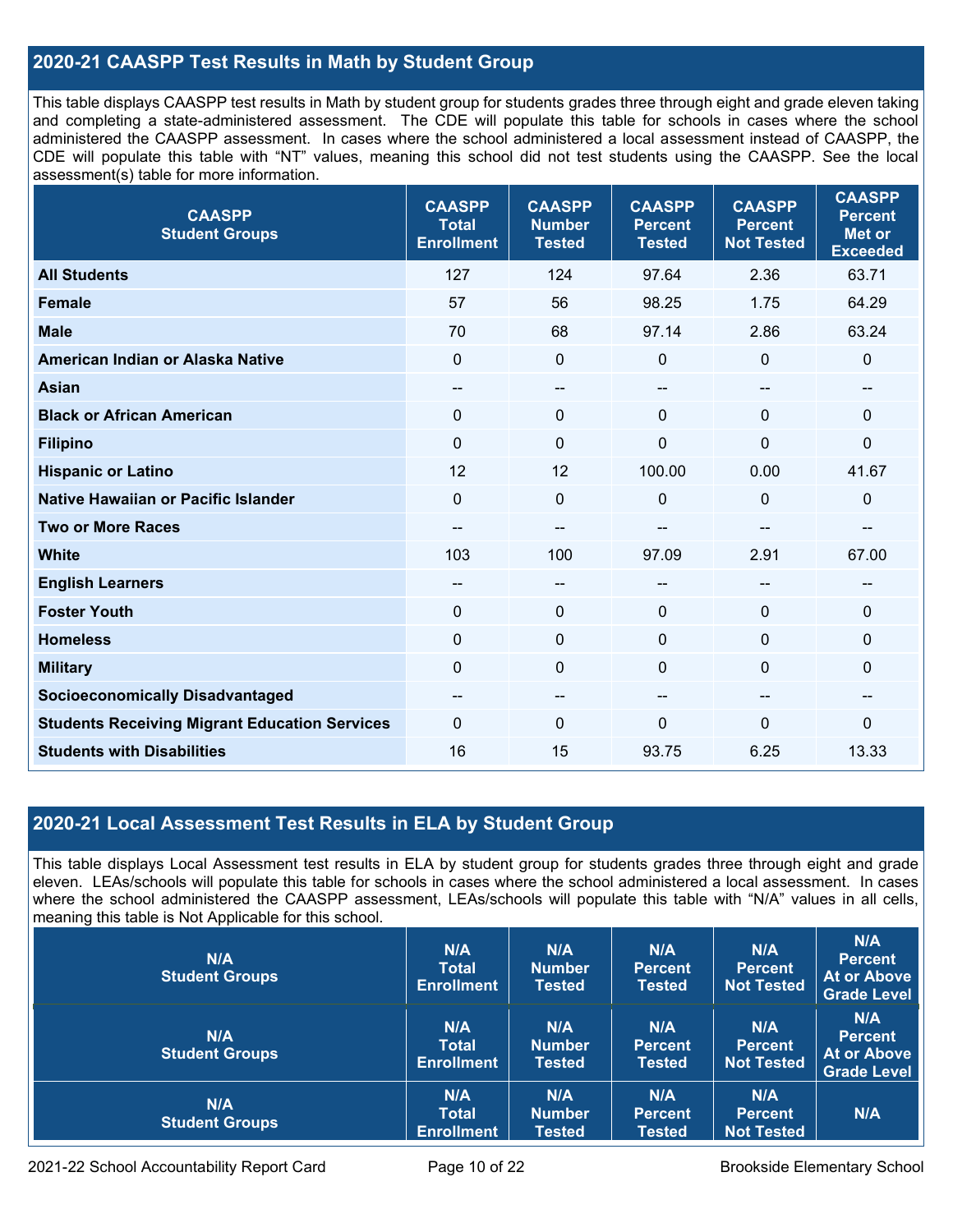|                              |                                          |                                       |                                        |                                            | Percent<br>At or Above<br><b>Grade Level</b>               |
|------------------------------|------------------------------------------|---------------------------------------|----------------------------------------|--------------------------------------------|------------------------------------------------------------|
| N/A<br><b>Student Groups</b> | N/A<br><b>Total</b><br><b>Enrollment</b> | N/A<br><b>Number</b><br><b>Tested</b> | N/A<br><b>Percent</b><br><b>Tested</b> | N/A<br><b>Percent</b><br><b>Not Tested</b> | N/A<br><b>Percent</b><br>At or Above<br><b>Grade Level</b> |
| N/A<br><b>Student Groups</b> | N/A<br>Total<br><b>Enrollment</b>        | N/A<br><b>Number</b><br><b>Tested</b> | N/A<br><b>Percent</b><br><b>Tested</b> | N/A<br><b>Percent</b><br><b>Not Tested</b> | N/A<br><b>Percent</b><br>At or Above<br><b>Grade Level</b> |

\*At or above the grade-level standard in the context of the local assessment administered.

## **2020-21 Local Assessment Test Results in Math by Student Group**

This table displays Local Assessment test results in Math by student group for students grades three through eight and grade eleven. LEAs/schools will populate this table for schools in cases where the school administered a local assessment. In cases where the school administered the CAASPP assessment, LEAs/schools will populate this table with "N/A" values in all cells, meaning this table is Not Applicable for this school.

| N/A<br><b>Student Groups</b>                                                                                                                  | N/A<br><b>Total</b><br><b>Enrollment</b>        | N/A<br><b>Number</b><br><b>Tested</b> | N/A<br><b>Percent</b><br>Tested        | N/A<br><b>Percent</b><br><b>Not Tested</b> | N/A<br><b>Percent</b><br>At or Above<br><b>Grade Level</b>        |
|-----------------------------------------------------------------------------------------------------------------------------------------------|-------------------------------------------------|---------------------------------------|----------------------------------------|--------------------------------------------|-------------------------------------------------------------------|
| N/A<br><b>Student Groups</b>                                                                                                                  | N/A<br><b>Total</b><br><b>Enrollment</b>        | N/A<br><b>Number</b><br><b>Tested</b> | N/A<br><b>Percent</b><br><b>Tested</b> | N/A<br><b>Percent</b><br><b>Not Tested</b> | N/A<br><b>Percent</b><br><b>At or Above</b><br><b>Grade Level</b> |
| N/A<br><b>Student Groups</b>                                                                                                                  | <b>N/A</b><br><b>Total</b><br><b>Enrollment</b> | N/A<br><b>Number</b><br><b>Tested</b> | N/A<br><b>Percent</b><br><b>Tested</b> | N/A<br><b>Percent</b><br><b>Not Tested</b> | N/A<br><b>Percent</b><br><b>At or Above</b><br><b>Grade Level</b> |
| N/A<br><b>Student Groups</b>                                                                                                                  | N/A<br><b>Total</b><br><b>Enrollment</b>        | N/A<br><b>Number</b><br><b>Tested</b> | N/A<br><b>Percent</b><br><b>Tested</b> | N/A<br><b>Percent</b><br><b>Not Tested</b> | N/A<br><b>Percent</b><br><b>At or Above</b><br><b>Grade Level</b> |
| N/A<br><b>Student Groups</b><br>*At an abacca that would have been doned by the counterst of the house against the substantial and the search | <b>N/A</b><br><b>Total</b><br><b>Enrollment</b> | N/A<br><b>Number</b><br><b>Tested</b> | N/A<br><b>Percent</b><br><b>Tested</b> | N/A<br><b>Percent</b><br><b>Not Tested</b> | N/A<br><b>Percent</b><br><b>At or Above</b><br><b>Grade Level</b> |

\*At or above the grade-level standard in the context of the local assessment administered.

## **CAASPP Test Results in Science for All Students**

This table displays the percentage of all students grades five, eight, and High School meeting or exceeding the State Standard.

The 2019-2020 data cells with N/A values indicate that the 2019-2020 data are not available due to the COVID-19 pandemic and resulting summative testing suspension. The Executive Order N-30-20 was issued which waived the assessment, accountability, and reporting requirements for the 2019-2020 school year.

For any 2020-2021 data cells with N/T values indicate that this school did not test students using the CAASPP Science.

| <b>Subject</b>                                  | <b>School</b> | <b>School</b> | <b>District</b> | <b>District</b> | <b>State</b> | <b>State</b> |
|-------------------------------------------------|---------------|---------------|-----------------|-----------------|--------------|--------------|
|                                                 | 2019-20       | 2020-21       | 2019-20         | 2020-21         | 2019-20      | 2020-21      |
| <b>Science</b><br>(grades 5, 8 and high school) | N/A           | NT.           | N/A             | $- -$           | N/A          | 28.72        |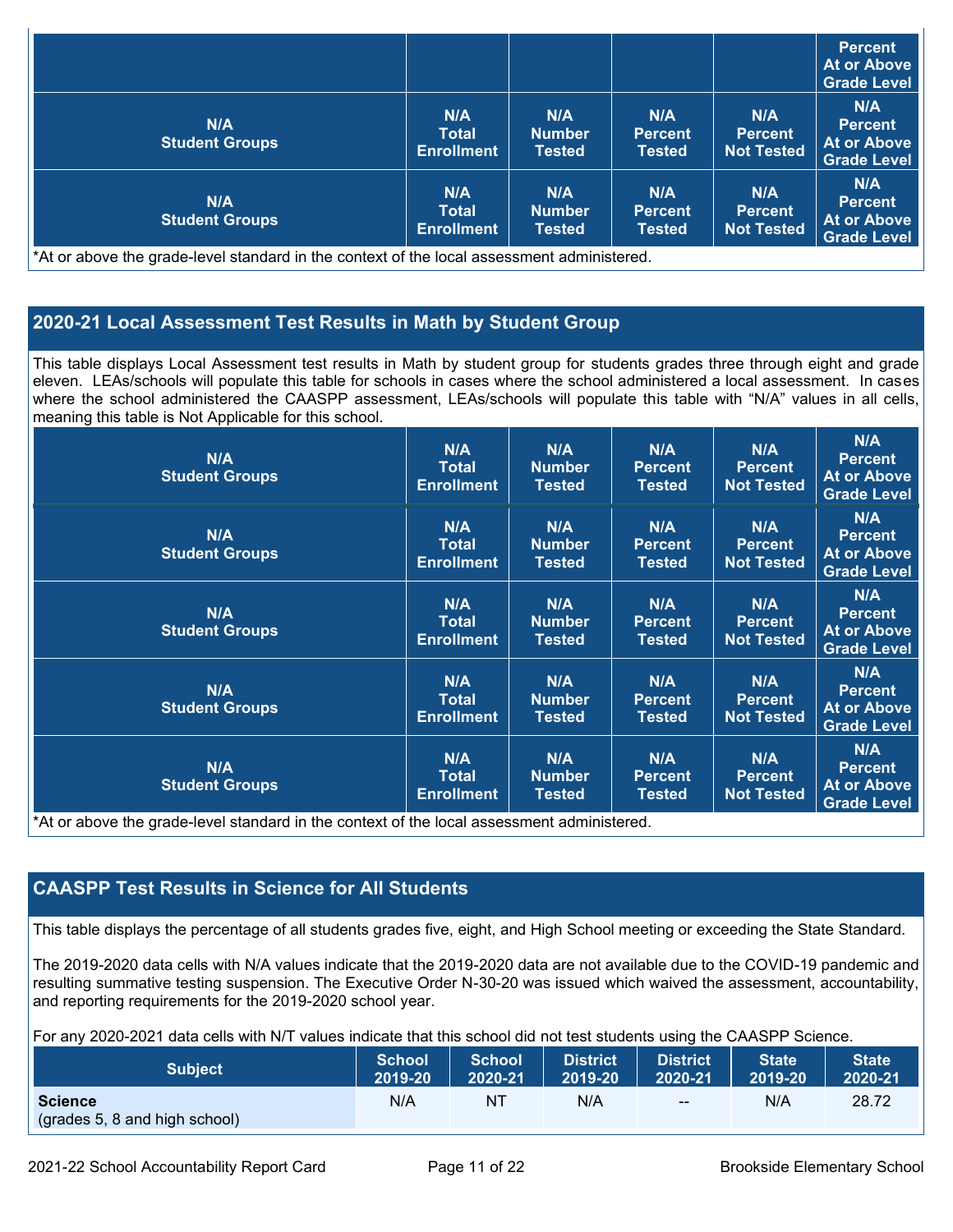## **2020-21 CAASPP Test Results in Science by Student Group**

This table displays CAASPP test results in Science by student group for students grades five, eight, and High School. For any data cells with N/T values indicate that this school did not test students using the CAASPP Science.

| <b>Student Group</b>                                 | <b>Total</b><br><b>Enrollment</b>     | <b>Number</b><br><b>Tested</b> | <b>Percent</b><br><b>Tested</b> | <b>Percent</b><br><b>Not Tested</b> | <b>Percent</b><br><b>Met or</b><br><b>Exceeded</b> |
|------------------------------------------------------|---------------------------------------|--------------------------------|---------------------------------|-------------------------------------|----------------------------------------------------|
| <b>All Students</b>                                  | 40                                    | <b>NT</b>                      | <b>NT</b>                       | <b>NT</b>                           | <b>NT</b>                                          |
| Female                                               | 23                                    | <b>NT</b>                      | <b>NT</b>                       | <b>NT</b>                           | <b>NT</b>                                          |
| <b>Male</b>                                          | 17                                    | <b>NT</b>                      | <b>NT</b>                       | <b>NT</b>                           | <b>NT</b>                                          |
| American Indian or Alaska Native                     | $\Omega$                              | $\mathbf 0$                    | $\mathbf 0$                     | $\mathbf{0}$                        | $\mathbf 0$                                        |
| <b>Asian</b>                                         | $\mathbf 0$                           | $\pmb{0}$                      | $\mathbf 0$                     | $\mathbf 0$                         | 0                                                  |
| <b>Black or African American</b>                     | $\mathbf 0$                           | $\pmb{0}$                      | 0                               | $\mathbf 0$                         | 0                                                  |
| <b>Filipino</b>                                      | 0                                     | $\mathbf 0$                    | $\Omega$                        | $\Omega$                            | 0                                                  |
| <b>Hispanic or Latino</b>                            | $\qquad \qquad -$                     | <b>NT</b>                      | <b>NT</b>                       | <b>NT</b>                           | <b>NT</b>                                          |
| Native Hawaiian or Pacific Islander                  | $\Omega$                              | $\mathbf 0$                    | $\Omega$                        | $\overline{0}$                      | 0                                                  |
| <b>Two or More Races</b>                             | --                                    | <b>NT</b>                      | <b>NT</b>                       | <b>NT</b>                           | <b>NT</b>                                          |
| <b>White</b>                                         | 34                                    | <b>NT</b>                      | <b>NT</b>                       | <b>NT</b>                           | <b>NT</b>                                          |
| <b>English Learners</b>                              | $\hspace{0.05cm}$ – $\hspace{0.05cm}$ | <b>NT</b>                      | <b>NT</b>                       | <b>NT</b>                           | <b>NT</b>                                          |
| <b>Foster Youth</b>                                  | $\mathbf 0$                           | $\pmb{0}$                      | $\mathbf 0$                     | $\mathbf 0$                         | $\mathbf 0$                                        |
| <b>Homeless</b>                                      | $\mathbf 0$                           | $\pmb{0}$                      | $\mathbf 0$                     | $\mathbf 0$                         | 0                                                  |
| <b>Military</b>                                      | $\mathbf 0$                           | $\pmb{0}$                      | $\Omega$                        | $\mathbf 0$                         | 0                                                  |
| <b>Socioeconomically Disadvantaged</b>               | $\qquad \qquad -$                     | <b>NT</b>                      | <b>NT</b>                       | <b>NT</b>                           | <b>NT</b>                                          |
| <b>Students Receiving Migrant Education Services</b> | $\mathbf 0$                           | $\mathbf 0$                    | $\Omega$                        | $\mathbf 0$                         | 0                                                  |
| <b>Students with Disabilities</b>                    | --                                    | <b>NT</b>                      | <b>NT</b>                       | <b>NT</b>                           | <b>NT</b>                                          |

## **B. Pupil Outcomes State Priority: Other Pupil Outcomes**

The SARC provides the following information relevant to the State priority: Other Pupil Outcomes (Priority 8): Pupil outcomes in the subject area of physical education.

## **2020-21 California Physical Fitness Test Results**

Due to the COVID-19 crisis, the Physical Fitness Test was suspended during the 2020-2021 school year and therefore no data are reported and each cell in this table is populated with "N/A."

| <b>Grade Level</b> | <b>Four of Six Fitness Standards</b> | <b>Five of Six Fitness Standards</b> | Percentage of Students Meeting   Percentage of Students Meeting   Percentage of Students Meeting<br><b>Six of Six Fitness Standards</b> |
|--------------------|--------------------------------------|--------------------------------------|-----------------------------------------------------------------------------------------------------------------------------------------|
| Grade 5            | N/A                                  | N/A                                  | N/A                                                                                                                                     |
| Grade 7            | N/A                                  | N/A                                  | N/A                                                                                                                                     |
| Grade 9            | N/A                                  | N/A                                  | N/A                                                                                                                                     |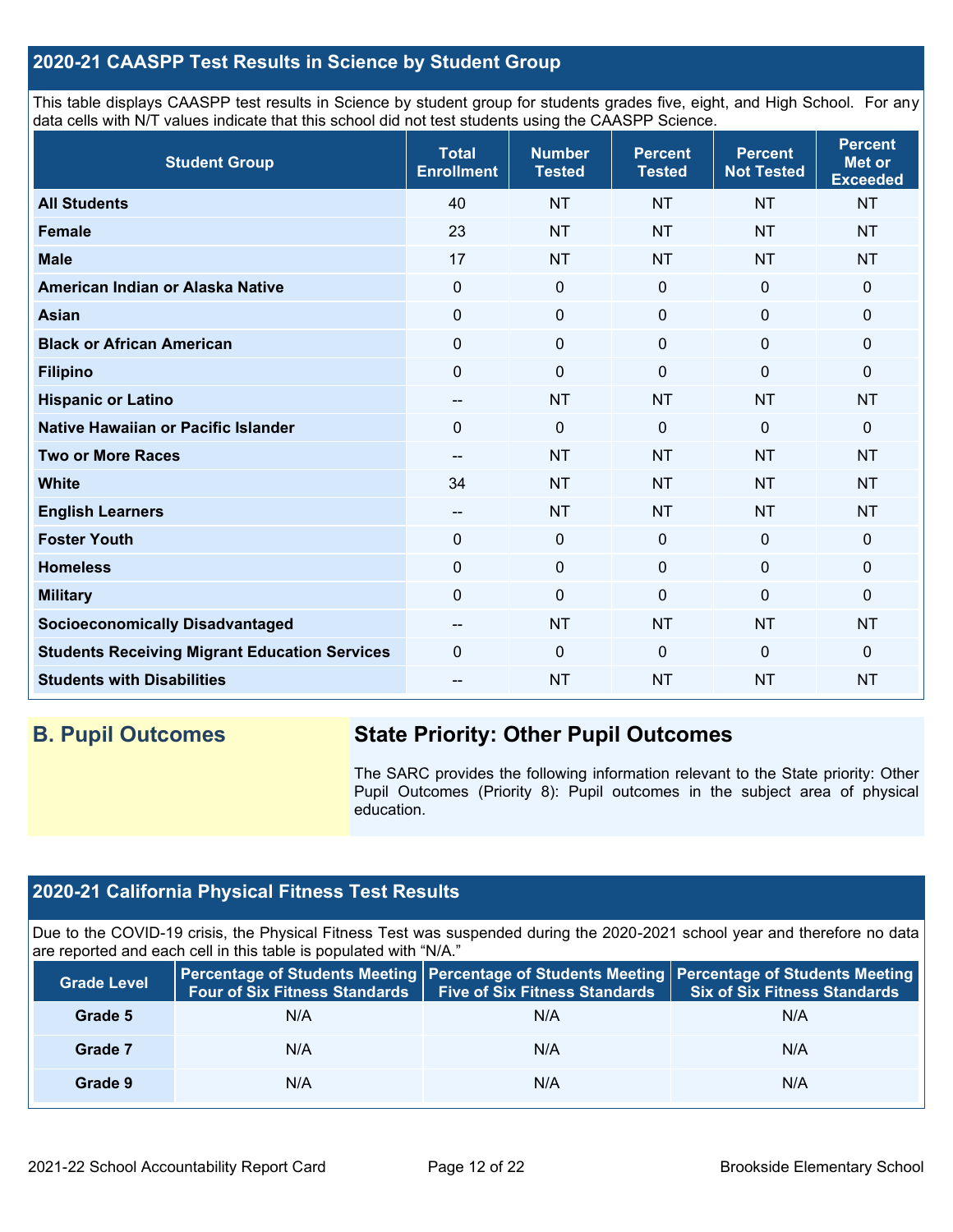## **C. Engagement State Priority: Parental Involvement**

The SARC provides the following information relevant to the State priority: Parental Involvement (Priority 3): Efforts the school district makes to seek parent input in making decisions regarding the school district and at each school site.

#### **2021-22 Opportunities for Parental Involvement**

Parents and Brookside staff are partners in education. Parent involvement is an integral part of our school community. Parents serve as classroom volunteers, in leadership roles, on site and district committees, assist with special projects and offer their many talents and expertise to enrich the educational experience of our students. We invite and encourage parents to take an active role in their child's education and the school community. There are a variety of leadership opportunities for parents at the school level, such as school site council and the parent club.

At the District level, parents can volunteer to be part of the YES Foundation which supports the Visual and Performing Arts and Libraries. Also, parents contribute as members of the Superintendent's Round Table and Superintendent's Council meetings held 6 times per year. Other opportunities include the Superintendent's Round Table and Advisory Council. District Equity Team, District Wellness Committee, District English Learner Advisory Committee, Citizens Oversight Committee, Site Council, etc.

## **2020-21 Chronic Absenteeism by Student Group**

| <b>Student Group</b>                                 | <b>Cumulative</b><br><b>Enrollment</b> | <b>Chronic</b><br><b>Absenteeism</b><br><b>Eligible Enrollment</b> | <b>Chronic</b><br><b>Absenteeism</b><br><b>Count</b> | <b>Chronic</b><br><b>Absenteeism</b><br><b>Rate</b> |
|------------------------------------------------------|----------------------------------------|--------------------------------------------------------------------|------------------------------------------------------|-----------------------------------------------------|
| <b>All Students</b>                                  | 306                                    | 296                                                                | 8                                                    | 2.7                                                 |
| <b>Female</b>                                        | 141                                    | 137                                                                | 3                                                    | 2.2                                                 |
| <b>Male</b>                                          | 165                                    | 159                                                                | 5                                                    | 3.1                                                 |
| American Indian or Alaska Native                     | $\Omega$                               | $\Omega$                                                           | $\Omega$                                             | 0.0                                                 |
| <b>Asian</b>                                         | $\overline{4}$                         | $\overline{4}$                                                     | 0                                                    | 0.0                                                 |
| <b>Black or African American</b>                     | $\mathfrak{S}$                         | 3                                                                  | 0                                                    | 0.0                                                 |
| <b>Filipino</b>                                      | 2                                      | $\overline{2}$                                                     | 0                                                    | 0.0                                                 |
| <b>Hispanic or Latino</b>                            | 32                                     | 31                                                                 | 4                                                    | 12.9                                                |
| Native Hawaiian or Pacific Islander                  | $\mathbf{0}$                           | $\Omega$                                                           | $\Omega$                                             | 0.0                                                 |
| <b>Two or More Races</b>                             | 28                                     | 28                                                                 | $\overline{2}$                                       | 7.1                                                 |
| <b>White</b>                                         | 237                                    | 228                                                                | $\overline{2}$                                       | 0.9                                                 |
| <b>English Learners</b>                              | 12                                     | 12                                                                 | $\overline{2}$                                       | 16.7                                                |
| <b>Foster Youth</b>                                  | $\Omega$                               | $\mathbf 0$                                                        | $\mathbf{0}$                                         | 0.0                                                 |
| <b>Homeless</b>                                      | $\Omega$                               | $\Omega$                                                           | 0                                                    | 0.0                                                 |
| <b>Socioeconomically Disadvantaged</b>               | 22                                     | 21                                                                 | 5                                                    | 23.8                                                |
| <b>Students Receiving Migrant Education Services</b> | $\mathbf{0}$                           | $\Omega$                                                           | $\Omega$                                             | 0.0                                                 |
| <b>Students with Disabilities</b>                    | 40                                     | 38                                                                 | $\overline{2}$                                       | 5.3                                                 |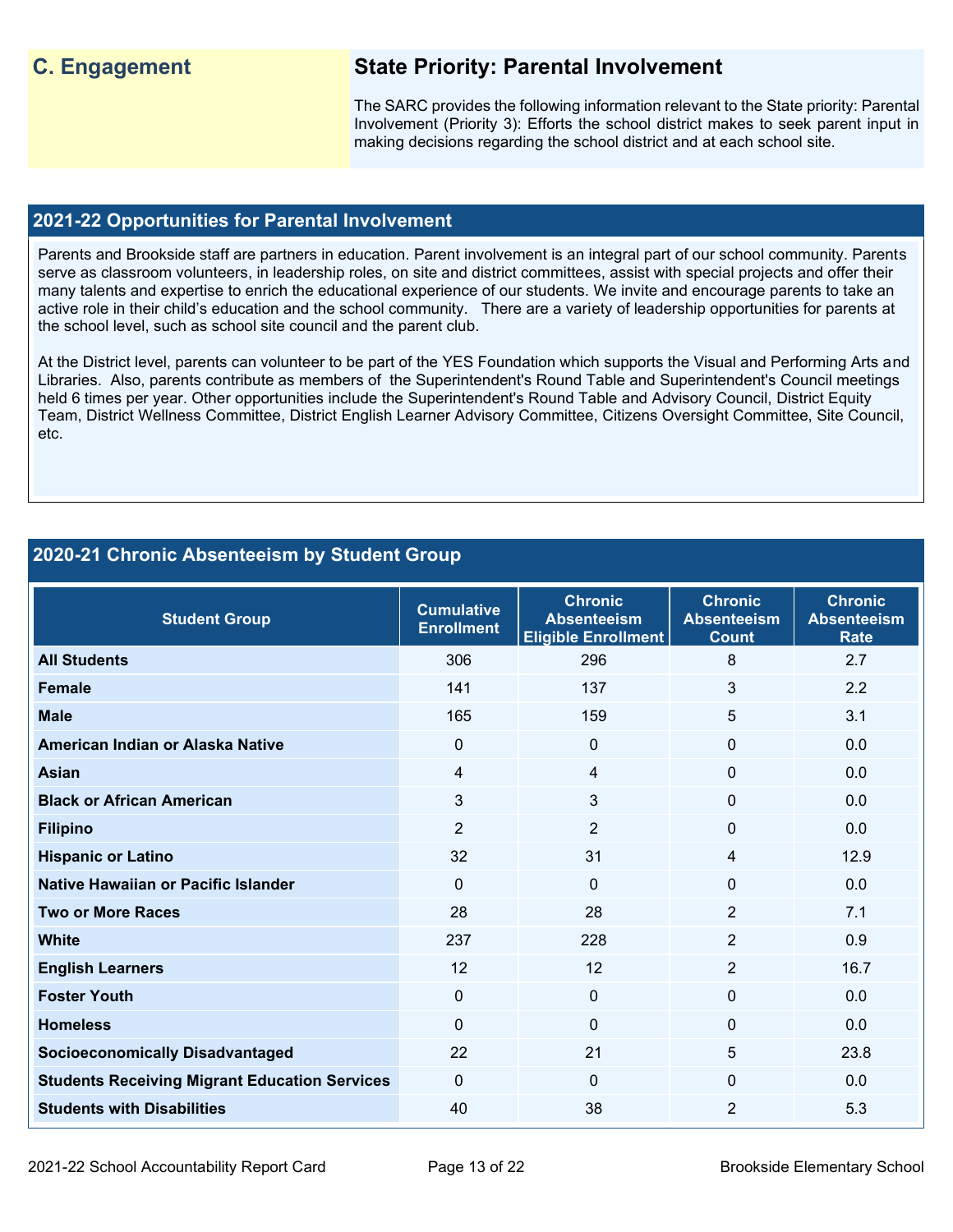## **C. Engagement State Priority: School Climate**

The SARC provides the following information relevant to the State priority: School Climate (Priority 6):

- Pupil suspension rates;
- Pupil expulsion rates; and
- Other local measures on the sense of safety

## **Suspensions and Expulsions**

This table displays suspensions and expulsions data collected between July through June, each full school year respectively. Data collected during the 2020-21 school year may not be comparable to earlier years of this collection due to differences in learning mode instruction in response to the COVID-19 pandemic.

| <b>Subject</b>     | <b>School</b><br>2018-19 | <b>School</b><br>2020-21 | <b>District</b><br>2018-19 | <b>District</b><br>2020-21 | <b>State</b><br>2018-19 | <b>State</b><br>2020-21 |
|--------------------|--------------------------|--------------------------|----------------------------|----------------------------|-------------------------|-------------------------|
| <b>Suspensions</b> | 0.54                     | 0.65                     | 1.83                       | 0.16                       | 3.47                    | 0.20                    |
| <b>Expulsions</b>  | 0.00                     | 0.00                     | 0.00                       | 0.00                       | 0.08                    | 0.00                    |

This table displays suspensions and expulsions data collected between July through February, partial school year due to the COVID-19 pandemic. The 2019-2020 suspensions and expulsions rate data are not comparable to other year data because the 2019-2020 school year is a partial school year due to the COVID-19 crisis. As such, it would be inappropriate to make any comparisons in rates of suspensions and expulsions in the 2019-2020 school year compared to other school years.

| <b>Subject</b>     | <b>School</b><br>2019-20 | <b>District</b><br>2019-20 | <b>State</b><br>2019-20 |
|--------------------|--------------------------|----------------------------|-------------------------|
| <b>Suspensions</b> | 0.56                     | 0.91                       | 2.45                    |
| <b>Expulsions</b>  | 0.00                     | 0.00                       | 0.05                    |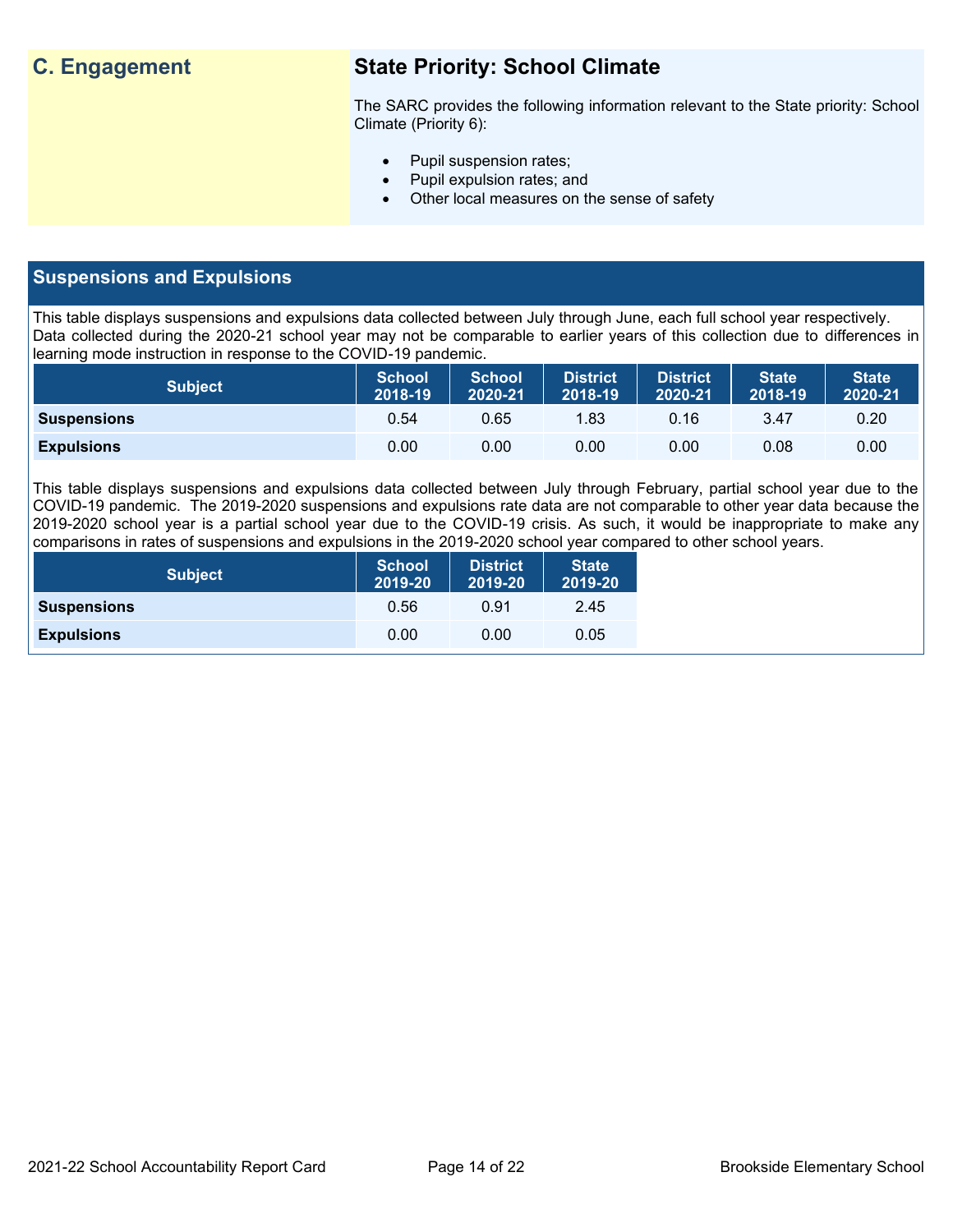### **2020-21 Suspensions and Expulsions by Student Group**

| <b>Student Group</b>                                 | <b>Suspensions Rate</b> | <b>Expulsions Rate</b> |
|------------------------------------------------------|-------------------------|------------------------|
| <b>All Students</b>                                  | 0.65                    | 0.00                   |
| <b>Female</b>                                        | 0.00                    | 0.00                   |
| <b>Male</b>                                          | 1.21                    | 0.00                   |
| American Indian or Alaska Native                     | 0.00                    | 0.00                   |
| <b>Asian</b>                                         | 0.00                    | 0.00                   |
| <b>Black or African American</b>                     | 0.00                    | 0.00                   |
| <b>Filipino</b>                                      | 0.00                    | 0.00                   |
| <b>Hispanic or Latino</b>                            | 0.00                    | 0.00                   |
| Native Hawaiian or Pacific Islander                  | 0.00                    | 0.00                   |
| <b>Two or More Races</b>                             | 3.57                    | 0.00                   |
| <b>White</b>                                         | 0.42                    | 0.00                   |
| <b>English Learners</b>                              | 0.00                    | 0.00                   |
| <b>Foster Youth</b>                                  | 0.00                    | 0.00                   |
| <b>Homeless</b>                                      | 0.00                    | 0.00                   |
| <b>Socioeconomically Disadvantaged</b>               | 0.00                    | 0.00                   |
| <b>Students Receiving Migrant Education Services</b> | 0.00                    | 0.00                   |
| <b>Students with Disabilities</b>                    | 2.50                    | 0.00                   |

## **2021-22 School Safety Plan**

The Board of Trustees reviews and adopts the Ross Valley School District's School Safety by March 1st each year. The plan is developed in coordination with Marin County emergency agencies such as Ross Valley Police and Ross Valley Fire. Our plan includes procedures for earthquake, fire, and lock down situations and shelter in place. The school community practices a variety of emergency drills on a scheduled basis. Students are trained to play active roles in these drills. School Administrators and staff attend annual trainings to better prepare the school for unanticipated emergencies. The plan includes procedures for disaster preparedness and response. Our site's emergency plan includes a complete NIMS chart, and the required emergency drills (fire, earthquake, lock down and shelter in place) per year, and emergency training for all staff. Training includes search and rescue, basic first aid, and student release. Our emergency supply container is checked and restocked yearly. Board policies on suspension and expulsion, procedures to notify teachers of dangerous pupils, sexual harassment, school-wide dress code, procedures of safe ingress and egress of pupils and rules and procedures on school discipline are also components of the plan. The plan may be reviewed in detail at the school site.

The District has installed window film for safety and security at each site. All door locks have been checked and only require a push button to lock and secure each room. In addition, the telephone system allows each school to call 911 and to contact the District in the event of an emergency. Also, walkies talkies system has been upgraded for each site to contact the District. All door locks have been checked and only require a push button or simple motion to remove a door block to lock and secure each room. In addition, the telephone system allows each school to call 911 and to contact the District in the event of an emergency. Also, the walkie-talkie system has been upgraded for each site to contact the District and all school personnel have walkie talkies to communicate at the site level. We have also developed a School Site Safety plan in response to the Covid-19 pandemic. We have protocols for hand-washing, staggered arrival and dismissal, social distancing, isolating sick students, communication protocols in cases of COVID exposure, mask/face coverings, and movement across campus.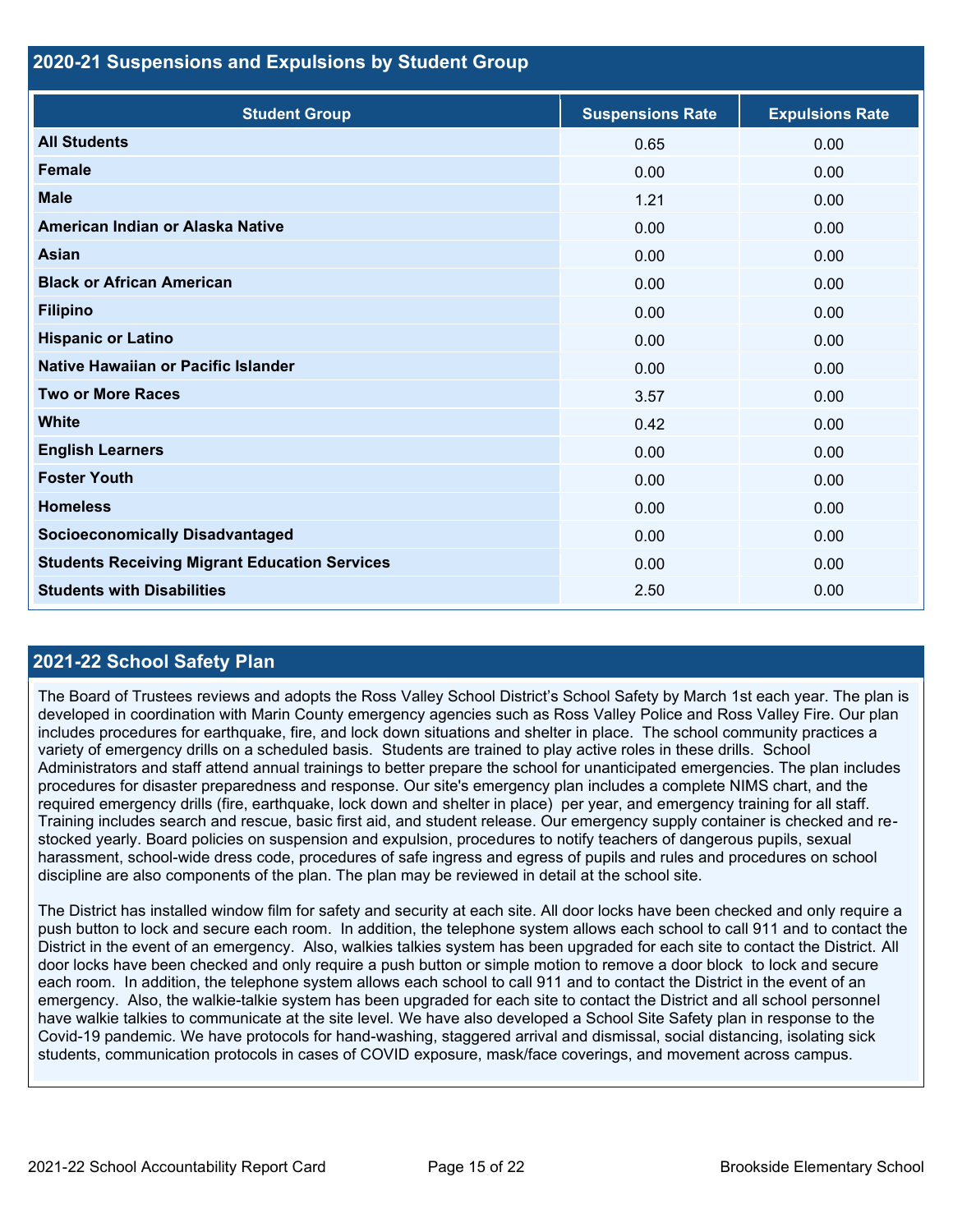The information in this section is required to be in the SARC but is not included in the state priorities for LCFF.

### **2018-19 Elementary Average Class Size and Class Size Distribution**

This table displays the 2018-19 average class size and class size distribution. The columns titled "Number of Classes" indicates how many classes fall into each size category (a range of total students per class). The "Other" category is for multigrade level classes.

| <b>Grade Level</b> | Average<br><b>Class Size</b> | 1-20 Students | Number of Classes with   Number of Classes with   Number of Classes with<br>21-32 Students | 33+ Students |
|--------------------|------------------------------|---------------|--------------------------------------------------------------------------------------------|--------------|
| K                  | 26                           |               |                                                                                            |              |
|                    | 23                           |               | $\overline{2}$                                                                             |              |
| 2                  | 24                           |               | 2                                                                                          |              |
| 3                  | 22                           |               | 2                                                                                          |              |
| 4                  | 25                           |               | っ                                                                                          |              |
| 5                  | 21                           |               | າ                                                                                          |              |
| 6                  |                              |               |                                                                                            |              |
| <b>Other</b>       | 10                           |               |                                                                                            |              |

## **2019-20 Elementary Average Class Size and Class Size Distribution**

This table displays the 2019-20 average class size and class size distribution. The columns titled "Number of Classes" indicates how many classes fall into each size category (a range of total students per class). The "Other" category is for multi-grade level classes.

| <b>Grade Level</b> | <b>Average</b><br><b>Class Size</b> | 1-20 Students | Number of Classes with   Number of Classes with   Number of Classes with<br>21-32 Students | 33+ Students |
|--------------------|-------------------------------------|---------------|--------------------------------------------------------------------------------------------|--------------|
| K                  | 23                                  |               | 3                                                                                          |              |
|                    | 22                                  |               | 3                                                                                          |              |
|                    | 36                                  |               |                                                                                            |              |
|                    | 23                                  |               | າ                                                                                          |              |
|                    | 36                                  |               |                                                                                            |              |
| 5                  | 27                                  |               | 2                                                                                          |              |
| 6                  |                                     |               |                                                                                            |              |
| <b>Other</b>       | 10                                  |               |                                                                                            |              |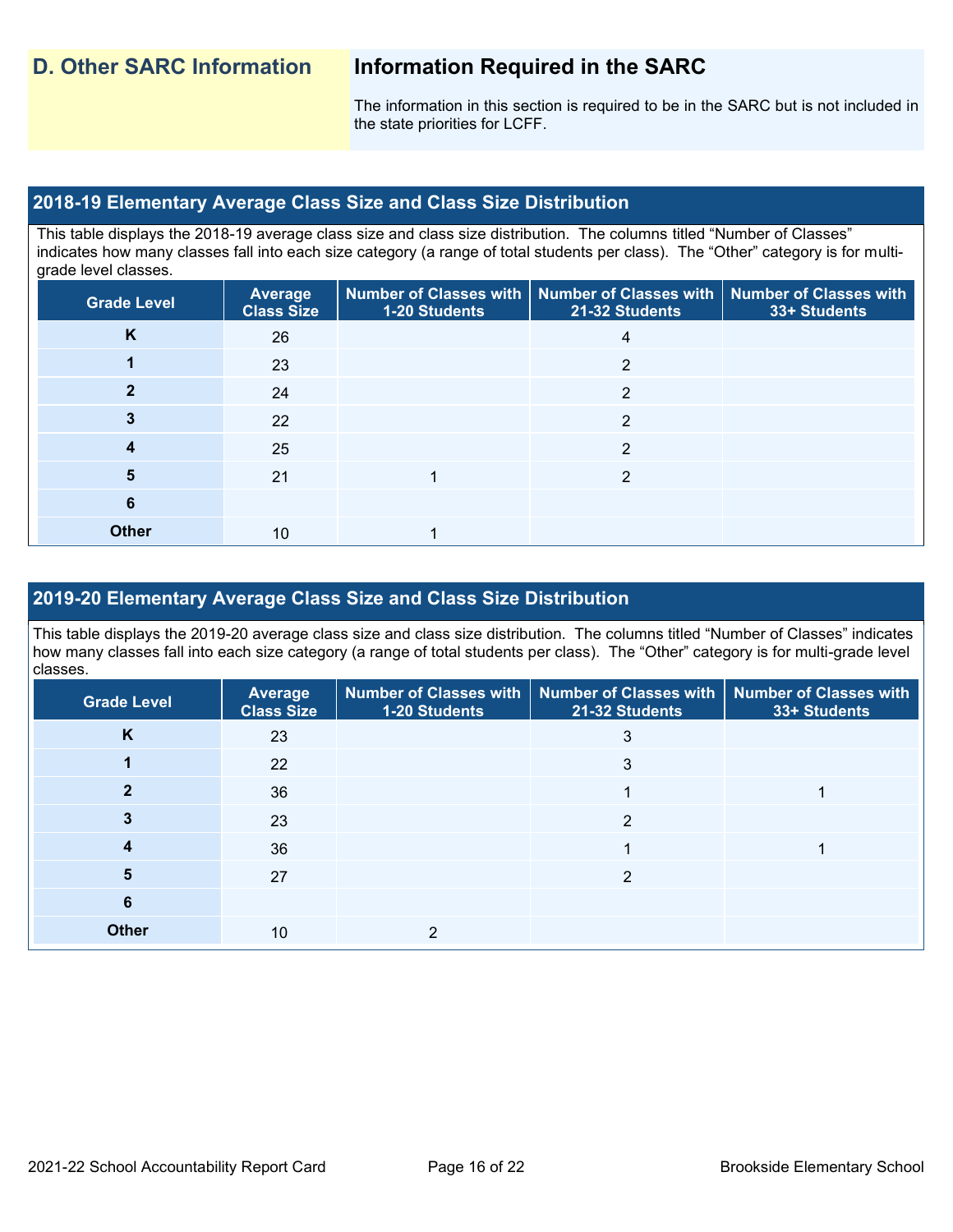### **2020-21 Elementary Average Class Size and Class Size Distribution**

This table displays the 2020-21 average class size and class size distribution. The columns titled "Number of Classes" indicates how many classes fall into each size category (a range of total students per class). The "Other" category is for multi-grade level classes.

| <b>Grade Level</b> | Average<br><b>Class Size</b> | 1-20 Students | Number of Classes with   Number of Classes with   Number of Classes with<br>21-32 Students | 33+ Students |
|--------------------|------------------------------|---------------|--------------------------------------------------------------------------------------------|--------------|
| K                  | 19                           |               |                                                                                            |              |
|                    | 35                           |               |                                                                                            |              |
|                    | 24                           |               | າ                                                                                          |              |
|                    | 21                           |               |                                                                                            |              |
|                    | 34                           |               |                                                                                            |              |
| 5                  | 21                           |               |                                                                                            |              |
| 6                  |                              |               |                                                                                            |              |
| <b>Other</b>       | 12                           |               |                                                                                            |              |

## **2020-21 Ratio of Pupils to Academic Counselor**

This table displays the ratio of pupils to Academic Counselor. One full time equivalent (FTE) equals one staff member working full time; one FTE could also represent two staff members who each work 50 percent of full time.

| <b>Title</b>                        | <b>Ratio</b> |
|-------------------------------------|--------------|
| <b>Pupils to Academic Counselor</b> |              |

## **2020-21 Student Support Services Staff**

This table displays the number of FTE support staff assigned to this school. One full time equivalent (FTE) equals one staff member working full time; one FTE could also represent two staff members who each work 50 percent of full time.

| <b>Title</b>                                                         | <b>Number of FTE Assigned to School</b> |
|----------------------------------------------------------------------|-----------------------------------------|
| <b>Counselor (Academic, Social/Behavioral or Career Development)</b> | 0                                       |
| Library Media Teacher (Librarian)                                    | 0                                       |
| <b>Library Media Services Staff (Paraprofessional)</b>               | 0                                       |
| <b>Psychologist</b>                                                  | 0.5                                     |
| <b>Social Worker</b>                                                 | 0                                       |
| <b>Speech/Language/Hearing Specialist</b>                            | 0                                       |
| <b>Resource Specialist (non-teaching)</b>                            | 0                                       |
| <b>Other</b>                                                         | 0.2                                     |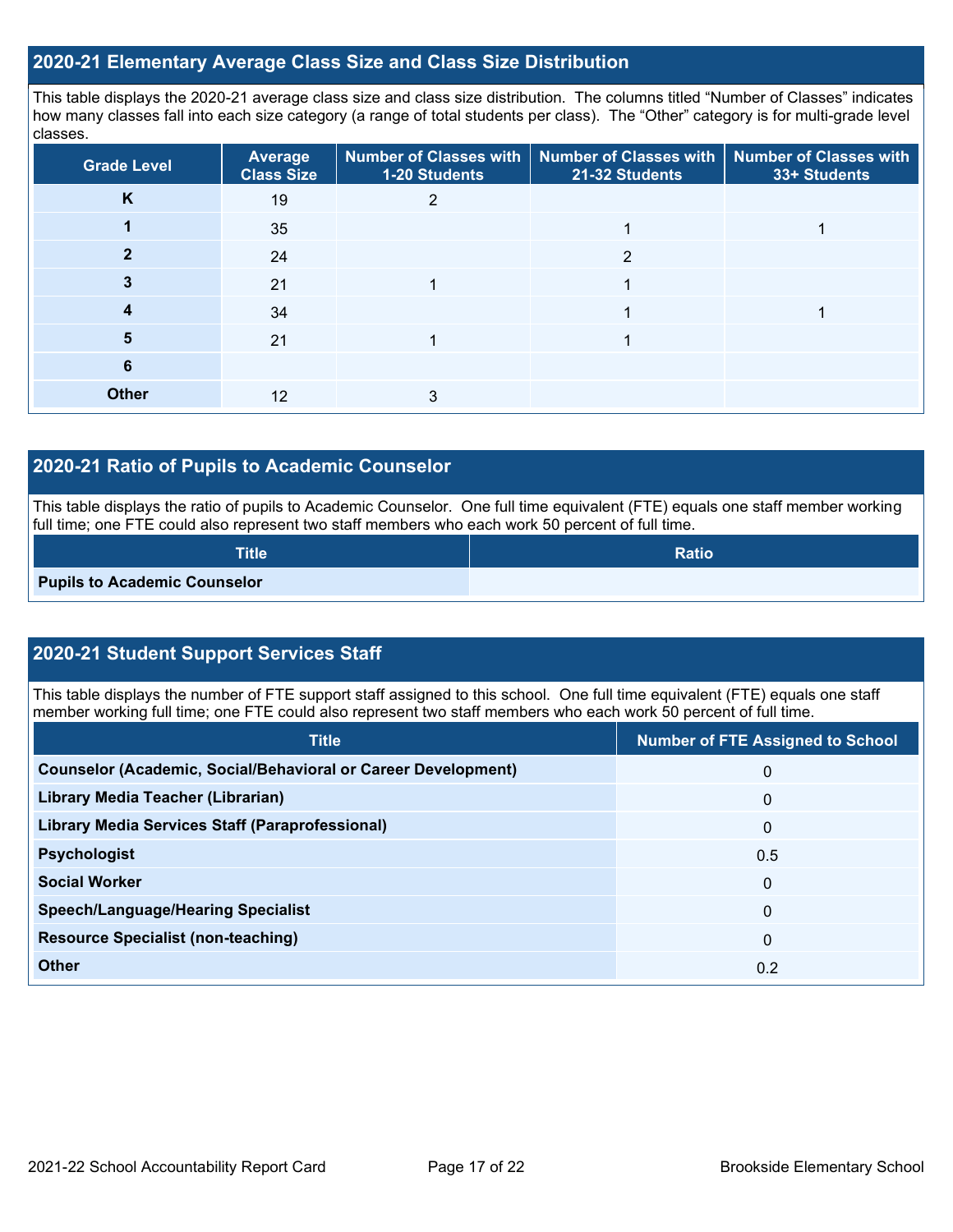## **2019-20 Expenditures Per Pupil and School Site Teacher Salaries**

This table displays the 2019-20 expenditures per pupil and average teach salary for this school. Cells with N/A values do not require data.

| <b>Level</b>                                         | <b>Total</b><br><b>Expenditures</b><br><b>Per Pupil</b> | <b>Expenditures</b><br><b>Per Pupil</b><br>(Restricted) | <b>Expenditures</b><br><b>Per Pupil</b><br>(Unrestricted) | <b>Average</b><br><b>Teacher</b><br><b>Salary</b> |
|------------------------------------------------------|---------------------------------------------------------|---------------------------------------------------------|-----------------------------------------------------------|---------------------------------------------------|
| <b>School Site</b>                                   | \$12,445.61                                             | \$7,119.89                                              | \$5,503.81                                                | \$75,921                                          |
| <b>District</b>                                      | N/A                                                     | N/A                                                     | \$6,639.24                                                | \$77,369                                          |
| <b>Percent Difference - School Site and District</b> | N/A                                                     | N/A                                                     | $-18.7$                                                   | $-1.9$                                            |
| <b>State</b>                                         |                                                         |                                                         | \$8,444                                                   | \$82,431                                          |
| <b>Percent Difference - School Site and State</b>    | N/A                                                     | N/A                                                     | $-42.2$                                                   | $-8.2$                                            |

## **2020-21 Types of Services Funded**

The Local Control Accountability Plan (LCAP) approved by the Board of Education trustees has provided additional supports at Brookside Elementary School. Title II funds support professional growth and development. State and Federal funds ensure that all students identified with a disability receive a Free and Appropriate Public Education. In addition, the school receives Federal Title III funds to support interventions for students that are English Language Learners.

## **2019-20 Teacher and Administrative Salaries**

This table displays the 2019-20 Teacher and Administrative salaries. For detailed information on salaries, see the CDE Certification Salaries & Benefits web page at [http://www.cde.ca.gov/ds/fd/cs/.](http://www.cde.ca.gov/ds/fd/cs/)

| Category                                             | <b>District</b><br><b>Amount</b> | <b>State Average</b><br>for Districts<br>in Same Category |
|------------------------------------------------------|----------------------------------|-----------------------------------------------------------|
| <b>Beginning Teacher Salary</b>                      | \$54,589                         | \$51,450                                                  |
| <b>Mid-Range Teacher Salary</b>                      | \$80,963                         | \$80,263                                                  |
| <b>Highest Teacher Salary</b>                        | \$101,308                        | \$101,012                                                 |
| <b>Average Principal Salary (Elementary)</b>         | \$139,229                        | \$128,082                                                 |
| <b>Average Principal Salary (Middle)</b>             | \$145,926                        | \$132,453                                                 |
| <b>Average Principal Salary (High)</b>               | \$0                              | \$134,792                                                 |
| <b>Superintendent Salary</b>                         | \$238,276                        | \$197,968                                                 |
| <b>Percent of Budget for Teacher Salaries</b>        | 35%                              | 34%                                                       |
| <b>Percent of Budget for Administrative Salaries</b> | 8%                               | 6%                                                        |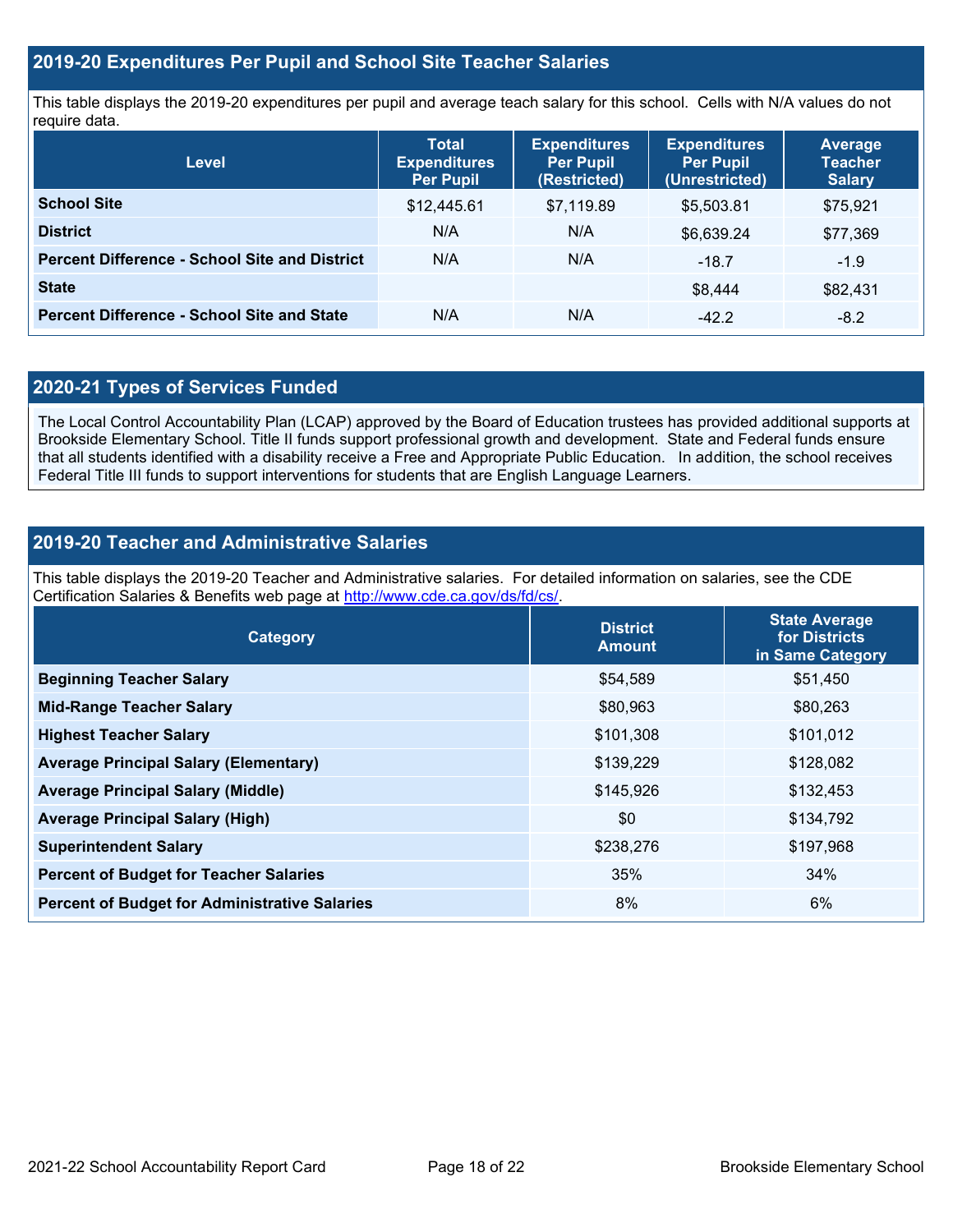### **Professional Development**

Our professional development plan is designed to support our LCAP goal areas: Equity **Wellness** Multi-tiered Systems of Support The Ross Valley School District has three certificated professional development days each year: August 12th: Teachers engaged in two different sessions in the morning, one with Equity Consultant Deborah McKnight on bringing our equity work closer to the classroom and another with Social-Emotional Learning Expert Sam Drazin on supporting students in the CASEL competencies. The afternoon was spent at sites preparing to launch full in-person instruction. October 11th: This day took the form of a mini-conference with a selection of offerings aligned with our LCAP Equity, MTSS, and Wellness goals. These sessions included: A Deeper Dive into Equity Work Science of Reading On-Demand Writing and Strategy Groups Designing Effective Block Periods Staff and Student wellness Understanding Sensory Integration and the Role of Self-regulation Tools in the Classroom January 3rd: This was a site-based professional development day focused on the implementation of our District Racial Equity Plan actions. District-wide PD is supported and deepened through site-based work and the efforts of our site principals and district coaches (technology, literacy, district leadership team). The bulk of our Wednesday Professional Development this year was focused on the implementation of our Social Justice Book Bundles. This table displays the number of school days dedicated to staff development and continuous improvement. **Subject 2019-20 2020-21 2021-22 Number of school days dedicated to Staff Development and Continuous Improvement**  $\begin{array}{ccc} 3 & 3 & 3 \end{array}$ 

# **Ross Valley Elementary School District 2020-21 Local Accountability Report Card (LARC) Addendum**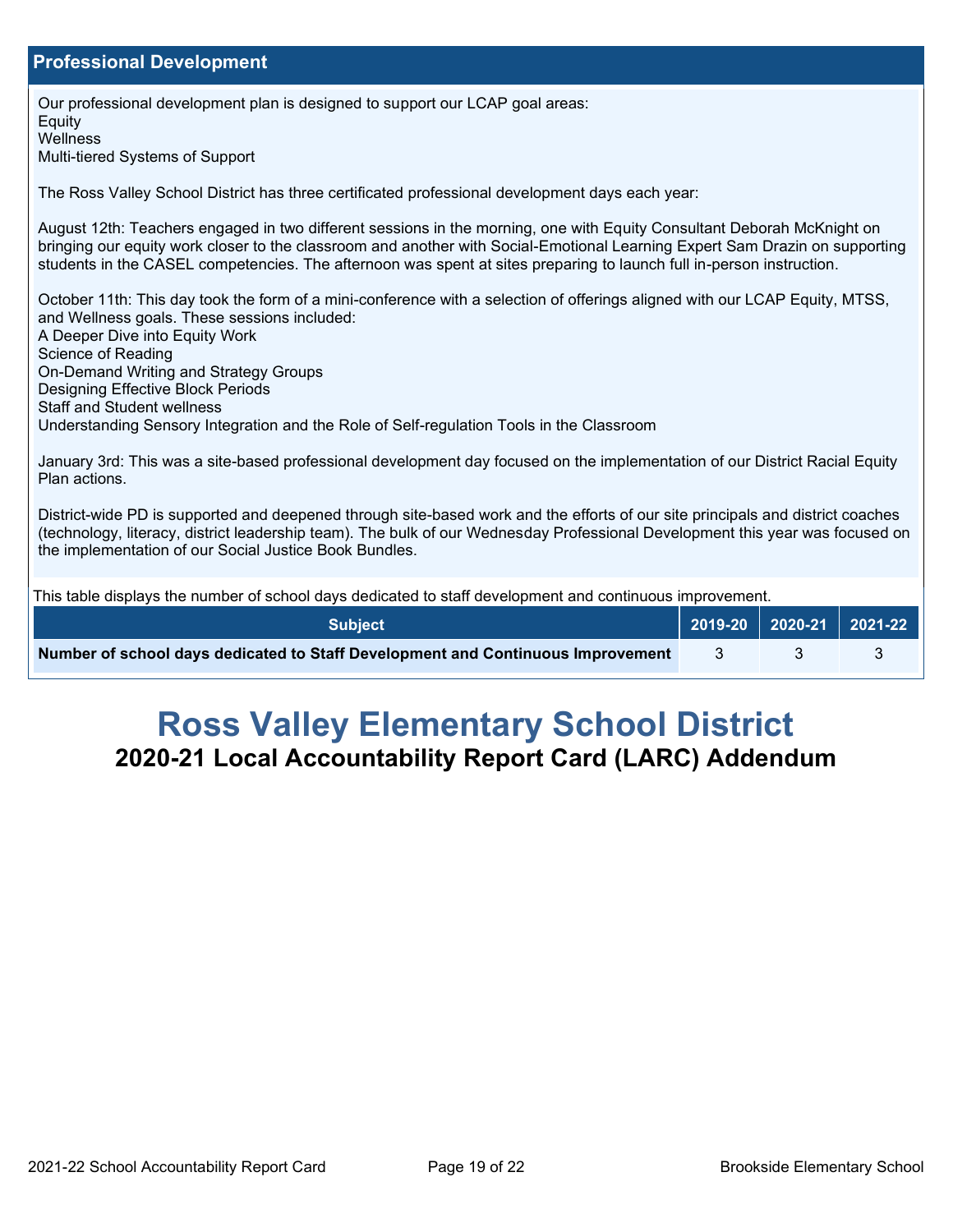## **Local Accountability Report Card (LARC) Addendum**

**2020-21 Local Accountability Report Card (LARC) Addendum Overview**



On July 14, 2021, the California State Board of Education (SBE) determined that the California Department of Education (CDE) will use the SARC as the mechanism to conduct a one-time data collection of the LEA-level aggregate test results of all school's local assessments administered during the 2020–2021 school year in order to meet the federal Every Students Succeeds Act (ESSA) reporting requirement for the Local Educational Agency Accountability Report Cards (LARCs).

Each local educational agency (LEA) is responsible for preparing and posting their annual LARC in accordance with the federal ESSA. As a courtesy, the CDE prepares and posts the LARCs on behalf of all LEAs.

Only for the 2020–2021 school year and the 2020–2021 LARCs, LEAs are required to report their aggregate local assessments test results at the LEA-level to the CDE by populating the tables below via the SARC. These data will be used to meet the LEAs' federal requirement for their LARCs. Note that it is the responsibility of the school and LEA to ensure that all student privacy and suppression rules are in place when reporting data in Tables 3 and 4 in the Addendum, as applicable.

The tables below are not part of the SBE approved 2020–2021 SARC template but rather are the mechanism by which these required data will be collected from LEAs.

For purposes of the LARC and the following tables, an LEA is defined as a school district, a county office of education, or a direct funded charter school.

| <b>2021-22 District Contact Information</b> |                                        |  |  |  |
|---------------------------------------------|----------------------------------------|--|--|--|
| <b>District Name</b>                        | Ross Valley Elementary School District |  |  |  |
| <b>Phone Number</b>                         | (415) 454-2162                         |  |  |  |
| Superintendent                              | Marci Trahan                           |  |  |  |
| <b>Email Address</b>                        | superintendent@rossvalleyschools.org   |  |  |  |
| <b>District Website Address</b>             | www.rossvalleyschools.org              |  |  |  |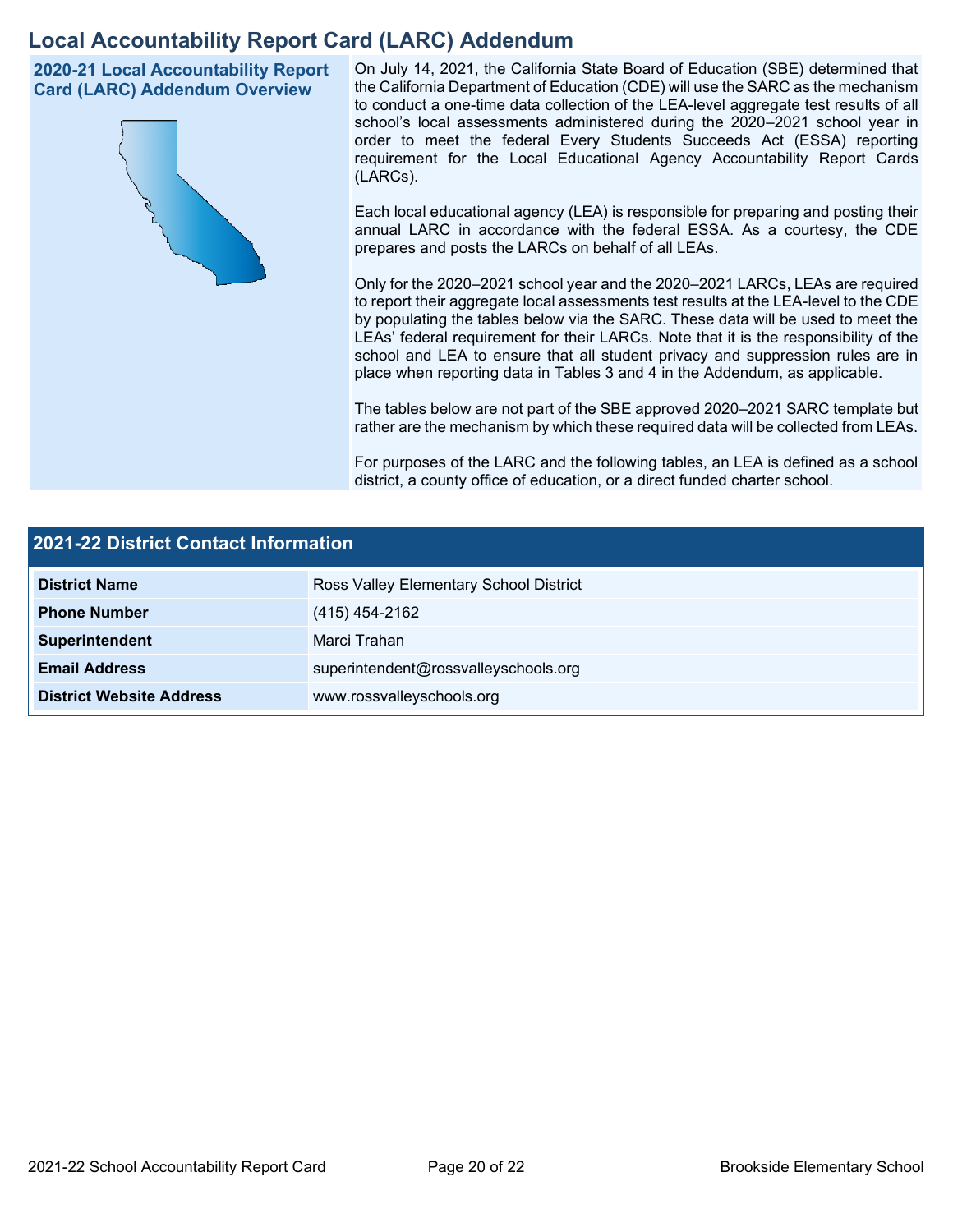## **2020-21 CAASPP Test Results in ELA by Student Group**

This table displays CAASPP test results in ELA by student group for students grades three through eight and grade eleven taking and completing a state-administered assessment. The CDE will populate this table for schools in cases where the school administered the CAASPP assessment. In cases where the school administered a local assessment instead of CAASPP, the CDE will populate this table with "NT" values, meaning this school did not test students using the CAASPP. See the local assessment(s) table for more information.

| <b>CAASPP</b><br><b>Student Groups</b>               | <b>CAASPP</b><br><b>Total</b><br><b>Enrollment</b> | <b>CAASPP</b><br><b>Number</b><br><b>Tested</b> | <b>CAASPP</b><br><b>Percent</b><br><b>Tested</b> | <b>CAASPP</b><br><b>Percent</b><br><b>Not Tested</b> | <b>CAASPP</b><br><b>Percent</b><br><b>Met or</b><br><b>Exceeded</b> |
|------------------------------------------------------|----------------------------------------------------|-------------------------------------------------|--------------------------------------------------|------------------------------------------------------|---------------------------------------------------------------------|
| <b>All Students</b>                                  | 1239                                               | 1165                                            | 94.03                                            | 5.97                                                 | 71.13                                                               |
| <b>Female</b>                                        | 626                                                | 586                                             | 93.61                                            | 6.39                                                 | 75.90                                                               |
| <b>Male</b>                                          | 609                                                | 577                                             | 94.75                                            | 5.25                                                 | 66.20                                                               |
| American Indian or Alaska Native                     | --                                                 | $\overline{\phantom{m}}$                        | --                                               | --                                                   | --                                                                  |
| <b>Asian</b>                                         | 31                                                 | 30                                              | 96.77                                            | 3.23                                                 | 76.67                                                               |
| <b>Black or African American</b>                     | 12                                                 | 12                                              | 100.00                                           | 0.00                                                 | 33.33                                                               |
| <b>Filipino</b>                                      | --                                                 | $\overline{\phantom{a}}$                        |                                                  |                                                      |                                                                     |
| <b>Hispanic or Latino</b>                            | 159                                                | 141                                             | 88.68                                            | 11.32                                                | 51.77                                                               |
| <b>Native Hawaiian or Pacific Islander</b>           | --                                                 | $\overline{\phantom{m}}$                        | --                                               | $\overline{\phantom{a}}$                             | --                                                                  |
| <b>Two or More Races</b>                             | 80                                                 | 75                                              | 93.75                                            | 6.25                                                 | 77.33                                                               |
| <b>White</b>                                         | 947                                                | 898                                             | 94.83                                            | 5.17                                                 | 74.02                                                               |
| <b>English Learners</b>                              | 49                                                 | 43                                              | 87.76                                            | 12.24                                                | 9.30                                                                |
| <b>Foster Youth</b>                                  | $\qquad \qquad -$                                  | --                                              | --                                               |                                                      | --                                                                  |
| <b>Homeless</b>                                      | --                                                 | $\overline{\phantom{a}}$                        | --                                               | $\overline{\phantom{a}}$                             | --                                                                  |
| <b>Military</b>                                      | $\Omega$                                           | $\mathbf 0$                                     | $\mathbf 0$                                      | 0                                                    | 0                                                                   |
| <b>Socioeconomically Disadvantaged</b>               | 153                                                | 134                                             | 87.58                                            | 12.42                                                | 39.55                                                               |
| <b>Students Receiving Migrant Education Services</b> | $\Omega$                                           | $\mathbf 0$                                     | $\Omega$                                         | $\Omega$                                             | $\mathbf 0$                                                         |
| <b>Students with Disabilities</b>                    | 159                                                | 136                                             | 85.53                                            | 14.47                                                | 26.67                                                               |